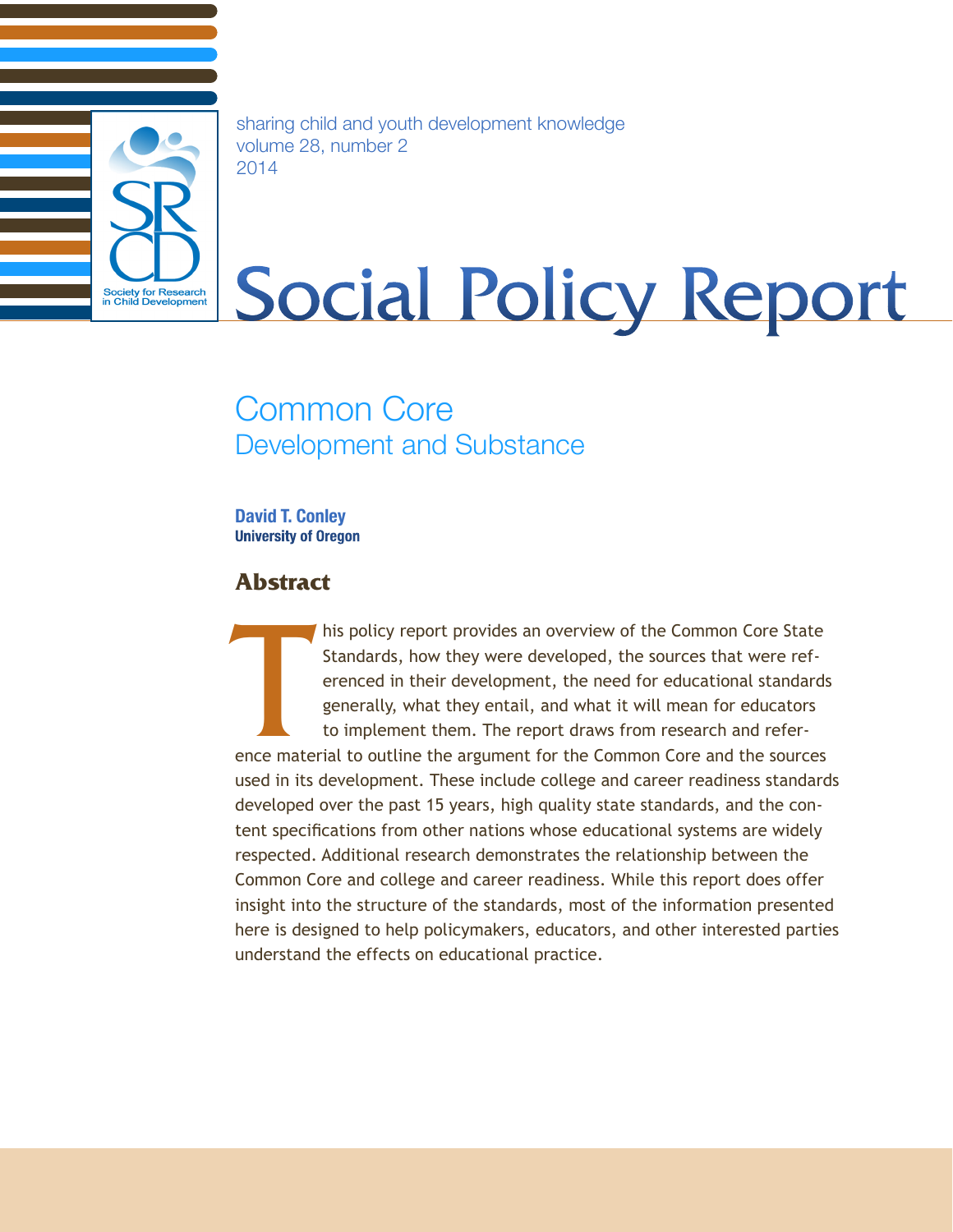# **Social Policy Report**

Volume 28, Number 2 | 2014 ISSN 1075-7031 **www.srcd.org/publications/socialpolicy-report**

Social Policy Report is published four times a year by the Society for Research in Child Development.

#### **Editorial Team**

Samuel L. Odom, Ph.D. (Lead editor & Issue editor) slodom@unc.edu Iheoma Iruka Ph.D. (editor) iruka@unc.edu Kelly L. Maxwell, Ph.D. (editor) kmaxwell@childtrends.org Leslie Fox (Assistant editor) lcfox@live.unc.edu

> **Director of SRCD Office for Policy and Communications** Martha J. Zaslow, Ph.D. mzaslow@srcd.org

#### **Managing Editor** Amy D. Glaspie aglaspie@srcd.org

#### **Governing Council**

| <b>Lynn S. Liben</b>         | <b>Ann S. Masten</b>       |  |  |
|------------------------------|----------------------------|--|--|
| <b>Ron Dahl</b>              | <b>Nancy E. Hill</b>       |  |  |
| <b>Robert Crosnoe</b>        | <b>Kenneth A. Dodge</b>    |  |  |
| <b>Mary Gauvin</b>           | <b>Richard Lerner</b>      |  |  |
| <b>Kofi Marfo</b>            | <b>Seth Pollak</b>         |  |  |
| <b>Kenneth Rubin</b>         | <b>Deborah L. Vandell</b>  |  |  |
| <b>Thomas Weisner</b>        | <b>Dawn England</b>        |  |  |
| Susan Lennon, ex officio     | Lonnie Sherrod, ex officio |  |  |
| Martha J. Zaslow, ex officio |                            |  |  |

#### **Policy and Communications Committee**

| <b>Rachel C. Cohen</b>        | <b>Brenda Jones Harden</b>  |  |  |
|-------------------------------|-----------------------------|--|--|
| <b>Maureen Black</b>          | <b>Sandra Barrueco</b>      |  |  |
| <b>Elizabeth T. Gershoff</b>  | <b>Rebekah Levine Coley</b> |  |  |
| Tina Malti                    | <b>Valerie Maholmes</b>     |  |  |
| <b>Kenneth Dodge</b>          | <b>Taniesha Woods</b>       |  |  |
| <b>Shelley Alonso-Marsden</b> | <b>Seth Pollak</b>          |  |  |
| Martha J. Zaslow, ex officio  | Lonnie Sherrod, ex officio  |  |  |
|                               | <b>Sarah Mancoll</b>        |  |  |

#### **Publications Committee**

| Judith G. Smetana            | <b>Marian Bakersmans-Kranenburg</b> |
|------------------------------|-------------------------------------|
| Pamela Cole                  | <b>Nancy E. Hill</b>                |
| <b>Diane Hughes</b>          | <b>Roger Levesque</b>               |
| <b>Chris Moore</b>           | Laura L. Namy                       |
| Peter A. Ornstein            | Lonnie Sherrod, ex officio          |
| <b>Mary Gauvain</b>          | <b>Richard Lerner</b>               |
| <b>Anna Markowitz</b>        | Patricia Bauer, ex officio          |
| Rob Kail, ex officio         | Jeffrey Lockman, ex officio         |
| Samuel L. Odom, ex officio   | Angela Lukowski, ex officio         |
| Jonathan B Santo, ex officio | Susan Lennon, ex officio            |

# **From the Editors**

In the last decade, few issues in public education have aroused a more emotional and political response than the Common Core. Emerging from a bipartisan effort to improve college and career readiness for students in public education, many state departments of education initially adopted the Common Core as the guiding standards for educational reform. There is now great pushback from state legislatures and political action groups, with rationales based on polemics and politics. In this SRCD *Social Policy Report,* Dr. David Conley examines the Common Core Standards. He begins by proposing the importance of educational standards, discussing the process employed in developing the standards, and describing the evidence on which the Common Core Standards were based. Dr. Conley identifies the practices emphasized in mathematics and literacy instruction for school-age children as well as the implications for early childhood education. He highlights some of the misconceptions that have emerged in discussions of the Common Core and also acknowledges some of the challenges to implementation. In her commentary on Dr. Conley's paper, Dr. Venezia discusses how policymakers and professionals in California have addressed issues of implementation and identifies, based on their experiences, questions that still remain about future implementation. In a second commentary, Dr. Thurlow describes issues related to the learning needs of students with disabilities and other learning challenges. With this report and commentaries, the intent is to provide factual information about the Common Core that will inform the important policy decisions that are currently being made in many states.

> — Samuel L. Odom (Issue Editor) Kelly L. Maxwell (Editor) Iheoma U. Iruka (Editor)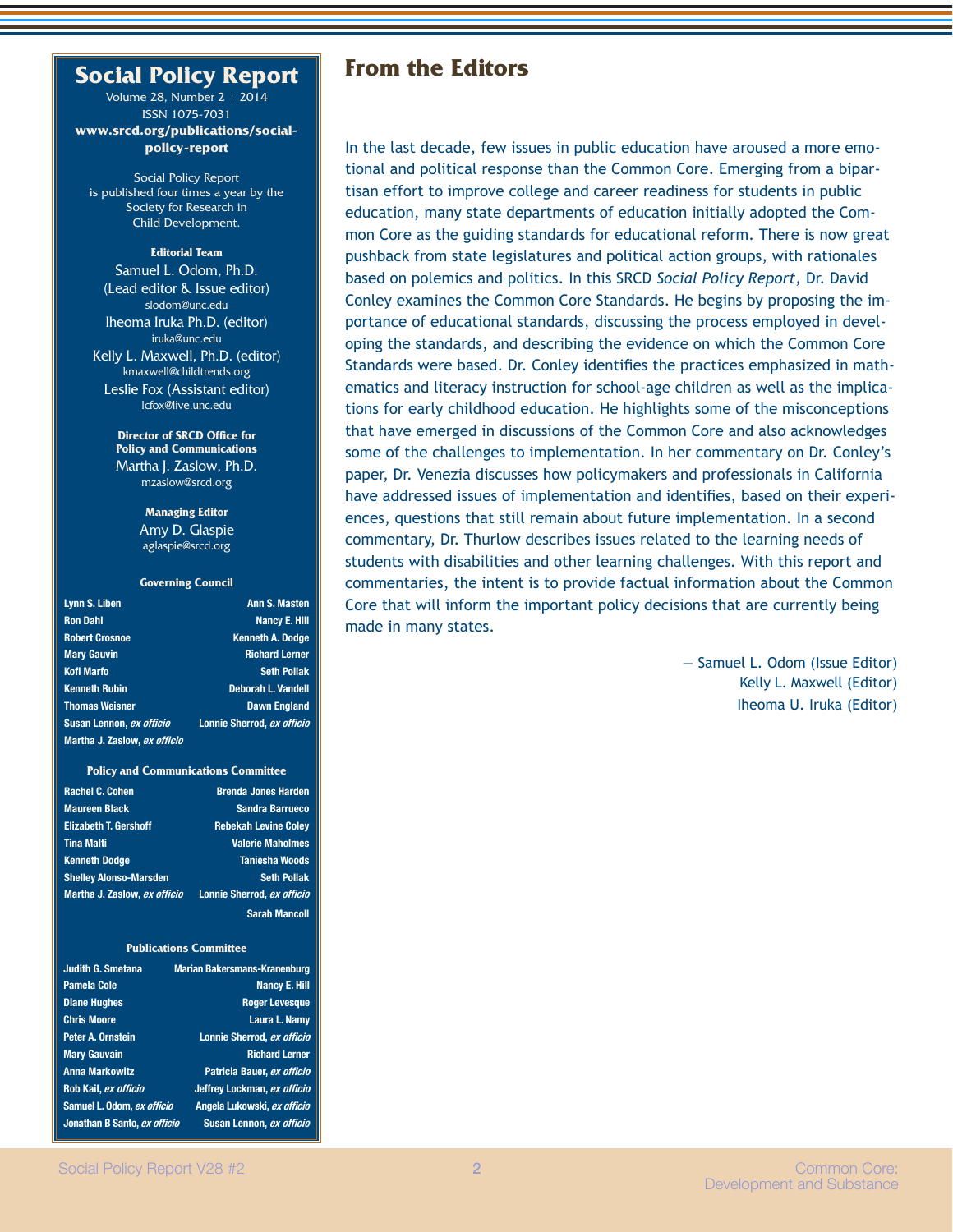# Common Core Development and Substance

That are completed to the contract of the contract of the contract of the contract of the contract of the contract of the contract of the contract of the contract of the contract of the contract of the contract of the cont he Common Core State Standards burst upon the scene in June 2010 and were quickly adopted by the vast majority of states, 43 as of spring 2013. This initial embrace has been followed by a period of reexamination in some states. Although the idea of standards that are consistent across states has become controversial in certain circles, the underlying content knowledge and cognitive skills that comprise the Common Core State Standards themselves have not been seriously questioned or challenged. When ideological arguments about educational governance and who should control curriculum are stripped away, the Common Core State Standards are more likely to be viewed more dispassionately as a synthesis of college and career readiness standards already developed, the expectations contained in the standards of high performing U.S. states and in the educational systems of countries that are equipping their citizens for life in the dynamically changing economic and social systems of the 21<sup>st</sup> century (Conley, Drummond, de Gonzalez, Rooseboom, & Stout, 2011a; Conley, Drummond, de Gonzalez, Rooseboom, & Stout, 2011b; Council of Chief State School Officers & National Governors Association Center for Best Practices, 2010).

This *Social Policy Report* considers the Common Core State Standards, where they came from, what they are, and what effect they are likely to have on education. It begins with an overview of the importance of educational standards in U.S. schools, the need for more students who are college and career ready, and the role of the Common Core State Standards in achieving this goal. The process by which the standards were developed is described, followed by a consideration of the facts about the standards and the evidence base used to create and validate them. Next is a high level summary of the standards at the college and career ready level, which indicates the targets toward which the educational system should be pointing from preschool onward. This is

followed by a discussion of the implications for teaching and learning generally and for early childhood educators particularly. The brief concludes with tips on how educators can be successful implementing the Common Core, policy implications and recommendations, and sites where readers can go for Common Core-related resources.

## **Why Common Standards?**

Educational standards are not new. They have been around since the early 1990s. Every state has had grade-level educational standards for at least a decade, and most for much longer than that. They express the knowledge and skills students need to master at each grade level and in specified courses or subject areas to be successful. Standards by their very nature leave the choice of the curriculum and teaching methods to local educators. Educational standards are well established in schools throughout the nation. They are widely accepted as the reference point for decisions about curriculum and instruction at the school district and school level.

Educational standards are important in the US because of its long tradition of local governance of schools. Educational standards can help ensure that students in every school have the opportunity to acquire the knowledge and skills critical to success in college, career, and life. Standards serve as a frame of reference for local school boards as they make critical decisions about curriculum, textbooks, teachers, course offerings, and other aspects of district instructional programs. When developed and implemented properly, they help ensure all students have access to an education that addresses the knowledge and skills they will need to be successful.

In the past, vast differences in educational expectations existed across states. However, this variation had fewer consequences in part because formal education was not as important to all students, many of whom were able to obtain stable, well-paying employment in their local community without high levels of education. The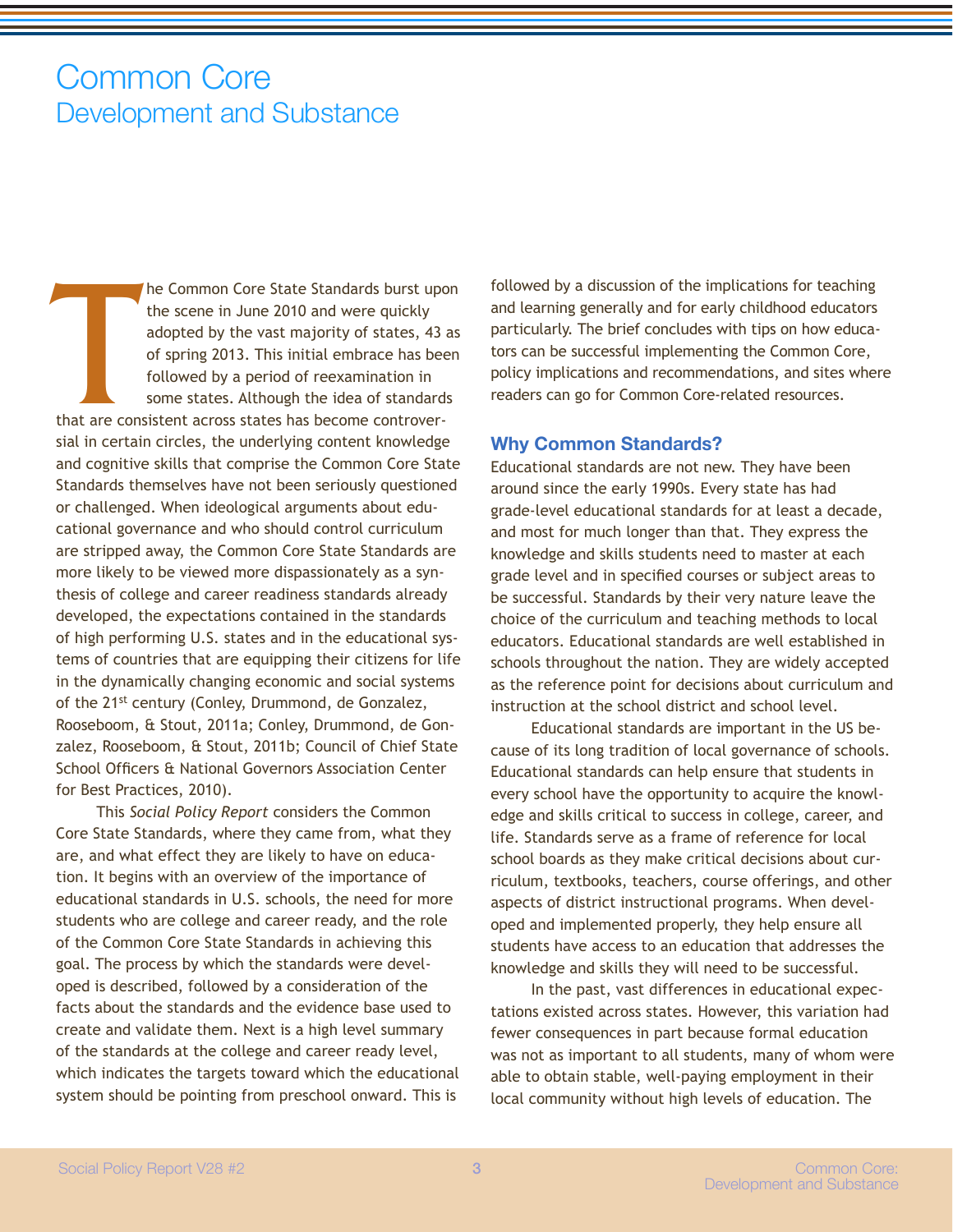situation is much different today. The U.S. economy has transformed over the past 40 years (Carnevale, 1991). Local economies in many parts of the country have seen radical transformation. Fewer jobs provide career-long security. To retain their jobs, workers more often need to acquire new, more complex skills (Carnevale, Gainer, & Melzer, 1990). An educational system that is based on the assumption that people will live in one community doing one job their whole lives is no longer as realistic. Neither is a system that enables some students to be lifelong, adaptive learners while leaving many others with only minimal knowledge and skills. The role of educational standards is to ensure that all students have access to an education that enables them to be successful in a rapidly changing economy and society. Success is going to require international standards, Common Core State Standards are a focused and challenging set of learning expectations that educators can interpret and implement locally through the curriculum, programs, and teaching methods they decide are best suited to their students.

# **How They Were Developed**

The Common Core State Standards came into being in response to the challenges of the new U.S. economy and the desire of states to ensure their standards were sufficient to meet those challenges. They were designed to ensure that students have the opportunity to learn core knowledge and develop critical skills and to equip students to be successful lifelong learners who can adapt to new challenges and take advantage of new opportunities.

the strong knowledge foundation that high, consistent academic standards provide.

The need for improved college and career readiness has been made elsewhere in greater detail (Carnevale, Jayasundera, & Cheah, 2012; Conley, 2014). However, several statistics help illustrate the need for students to be prepared better for college. ACT annually publishes a report on the number of students taking its test who meet its college readiness benchmarks. In 2012, 52 percent of all

… Common Core State Standards are a focused and challenging set of learning expectations that educators can interpret and implement locally through the curriculum, programs, and teaching methods they decide are best suited to their students.

They help educators create *consistency* of expectations, *equity* of opportunity, *clarity* of learning targets, and *economies of scale* as they make decisions about their curriculum and instructional practices.

# **Evidence Used in the Development of the Common Core State Standards**

The development process for the Common Core State Standards drew upon over a decade's worth of evidence describing what it takes to

high school graduates took the ACT, and 25 percent of test takers reached the college readiness level in all four areas tested (English, reading, mathematics, and science) (ACT, 2012). The Institute for Education Sciences reported that 20 percent of students in 2007-2008 indicated that they took remedial courses in college (Sparks & Malkus, 2013). The rate was higher for twoyear institutions and open-enrollment colleges.

The Common Core State Standards are a potentially important component in any comprehensive strategy to make more students fully ready for college and careers. Evidence suggests they are aligned with the demands of college and careers (Conley et al., 2011a, 2011b). They can be used to create a common language that identifies what students need to learn to be college and career ready. Building upon previous experience with U.S. and

be ready to succeed in postsecondary career-training or general-education courses. The evidence base that underlies the standards contains much of what has been learned about college and career readiness standards over the past decade and includes studies of the content of entry-level college courses, focus groups of instructors in those courses, readiness standards developed from expert judgment processes, validation studies of these standards, and instructor surveys of the major topics taught in general education courses.

In 2003, Standards for Success (Conley, 2003) released the first comprehensive set of college readiness standards based on research conducted at over a dozen universities around the country, all members of the Association of American Universities. The American Diploma Project (Achieve, Inc., The Education Trust, & Thomas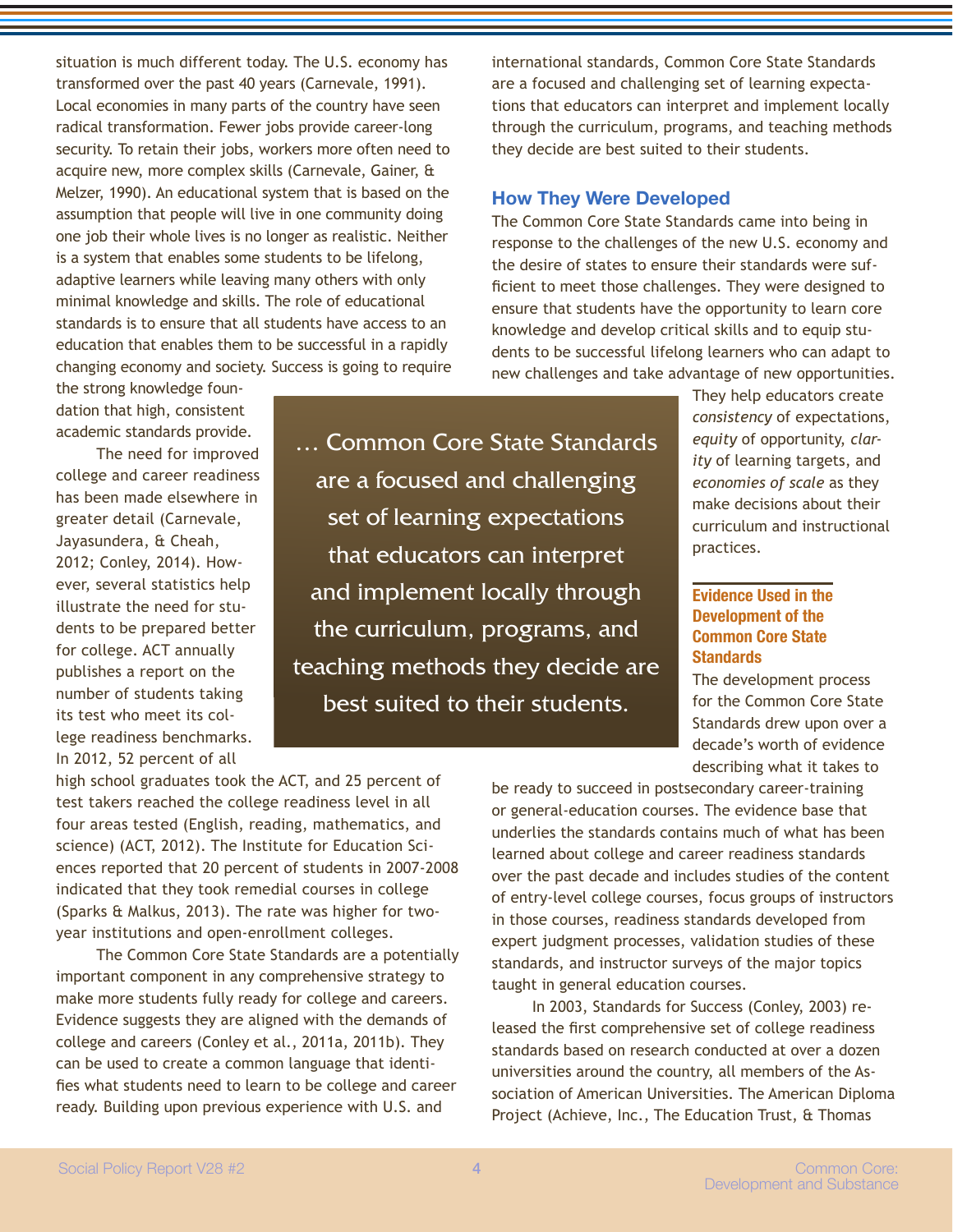B. Fordham Foundation, 2004) quickly followed suit with standards that also addressed community college and workplace readiness. Both ACT and the College Board released their versions of college readiness standards, as did the Texas Higher Education Coordinating Board, soon thereafter (ACT, 2011; The College Board, 2006; Texas Higher Education Coordinating Board & Educational Policy Improvement Center, 2009). National testing organization ACT in 2009 conducted a nationwide curriculum survey that collected information about college instructor perceptions of the skills students need to succeed in their courses (ACT, 2009). The College Board administered a similar survey that included high school teachers along with college instructors (Kim, Wiley, & Packman, 2009).

All of these documents provided important reference points for the Common Core State Standards. They helped ensure they were derived from standards that were developed with significant educator input and previously tested in the field and validated (Conley, McGaughy, Cadigan, Flynn, et al., 2009; Conley, McGaughy, Cadigan, Forbes, & Young, 2009). Content area standards from prestigious groups such as the National Assessment Governing Board and the National Council of Teachers of Mathematics also served as important reference points (National Assessment Governing Board, 2008; National Council of Teachers of Mathematics, 2003). In addition, state standards were referenced. Most notably, Massachusetts and California standards were valuable sources, and both have been identified as being of high quality by independent studies of state standards (Klein et al., 2005; Stotsky, 2005).

The standards are longitudinal in scope, designed down from the goal of college and career readiness. This is a departure from most previous standards, which tended to be designed independently at the elementary, middle, and high school levels. The standards sought to follow a developmentally appropriate sequence across grade levels leading to college and career readiness by the end of high school. While the standards do represent a challenge, they are based on expectations that students in the US and elsewhere have proven capable of meeting. Achieving them will require changes in educational practice though, and examples of which are discussed later.

In addition, the experience of other countries with high educational expectations helped identify knowledge and skills that are universally important (Schmidt et al., 2001). These international comparisons helped ensure the standards were set at the right level of challenge. For example, the Third International Mathematics and

Science Study (TIMSS) yielded detailed profiles of the subject matter taught at each grade level in numerous countries, which assisted in identifying the most effective sequencing of mathematics topics (Schmidt et al., 2001). Additional research conducted on TIMSS data and the results from the Programme for International Student Assessment (PISA) along with observations about high performing nations such as Singapore, Hong Kong, and Korea helped to identify the mathematics skills that are expected in other countries and the types of texts and level of complexity found in other nations (Ginsburg, Cooke, Leinwand, Noell, & Pollock, 2005; Ginsburg, Leinwand, Anstrom, & Pollock, 2005; Ginsburg, Leinwand, & Decker, 2009). A study by the American Institutes of Research demonstrated the wide range of challenge levels present in U.S. state standards when they were benchmarked against TIMSS (Phillips, 2010).

#### **Development and Review Process**

The initial drafts of the Common Core State Standards were widely reviewed and commented upon by educators, state education department staffers, subject-area organizations, and a wide range of interested parties in the general public. The results generated from the review process were incorporated into the final version, which was presented to states in June 2010. Forty-four states have now adopted the English language arts (ELA) Common Core State Standards, and 43 have adopted the math standards. Figure 1 presents an overview of the timeline for the development process for the Common Core State Standards.

The evidence base underlying the Common Core State Standards and the process used to develop the standards was reviewed in detail by a Validation Committee appointed by the sponsors, the Council of Chief State School Officers and the National Governors Association (Council of Chief State School Officers & National Governors Association Center for Best Practices, 2010). After five months of review that included group meetings and individual critiques and comments, the committee voted overwhelmingly to endorse the standards. It indicated that standards contained the core knowledge students need to be college and career ready, was informed by research, had been developed appropriately, was clear and challenging, and was comparable to expectations that other leading nations have of their students.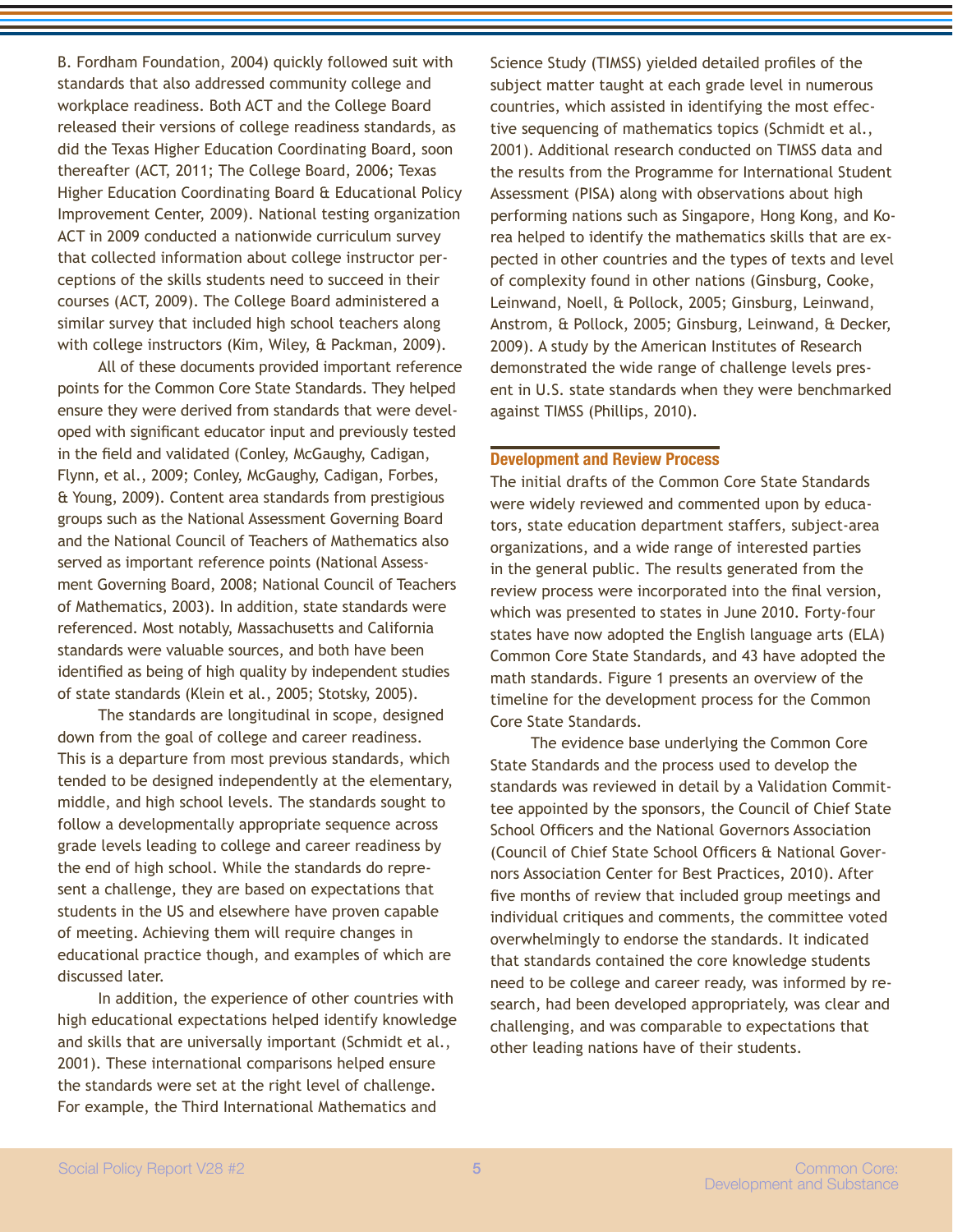

# **Evidence of the Quality of the Common Core State Standards**

Once the standards were developed and released a number of analyses were conducted to ascertain the quality of the standards. Almost every state compared its standards to the Common Core State Standards to identify commonalities, differences, and omissions. National organizations undertook similar analyses. The authors of a 2010 study sponsored by the Thomas B. Fordham Foundation concluded that the Common Core State Standards are clearer and more rigorous than the vast majority of existing state standards (Carmichael, Martino, Porter-Magee, & Wilson, 2010). A separate study published in 2012 used statistical techniques to conclude that states with standards more like the Common Core math standards had, on average, higher NAEP scores than did states whose standards aligned less with the Common Core (Schmidt & Houang, 2012). These studies strengthen the conclusion that the Common Core State Standards represent an improvement on the standards currently in place in most states.

Two other studies specifically examined the relationship between the Common Core State Standards and college and career readiness. The first study, *Lining Up*, compared the Common Core to five sets of high quality standards (Conley et al., 2011b). One was Standards

for Success, described previously. Two of the five were exemplary state K–12 standards (California and Massachusetts). One was the Texas postsecondary system's college and career readiness standards, and one was the International Baccalaureate, an international organization with a long history of preparing students for the most demanding postsecondary institutions in the world. The study found a high degree of alignment between the Common Core State Standards and these exemplary standards geared to college and career readiness.

A second study, *Reaching the Goal,* queried nearly 2,000 instructors from a cross-section of U.S. postsecondary institutions to determine if the Common Core State Standards were applicable and important to entry-level courses in 25 different subject areas (Conley et al., 2011a). These included subjects necessary for a baccalaureate degree along with those associated with career preparation. The results of the study indicated that instructors found nearly all of the Common Core State Standards to be applicable and important to the success of students in their courses.

A study of curricular coherence explored the relationship of the Common Core State Standards in mathematics to student achievement internationally (Schmidt & Houang, 2012). It found a very high degree of similar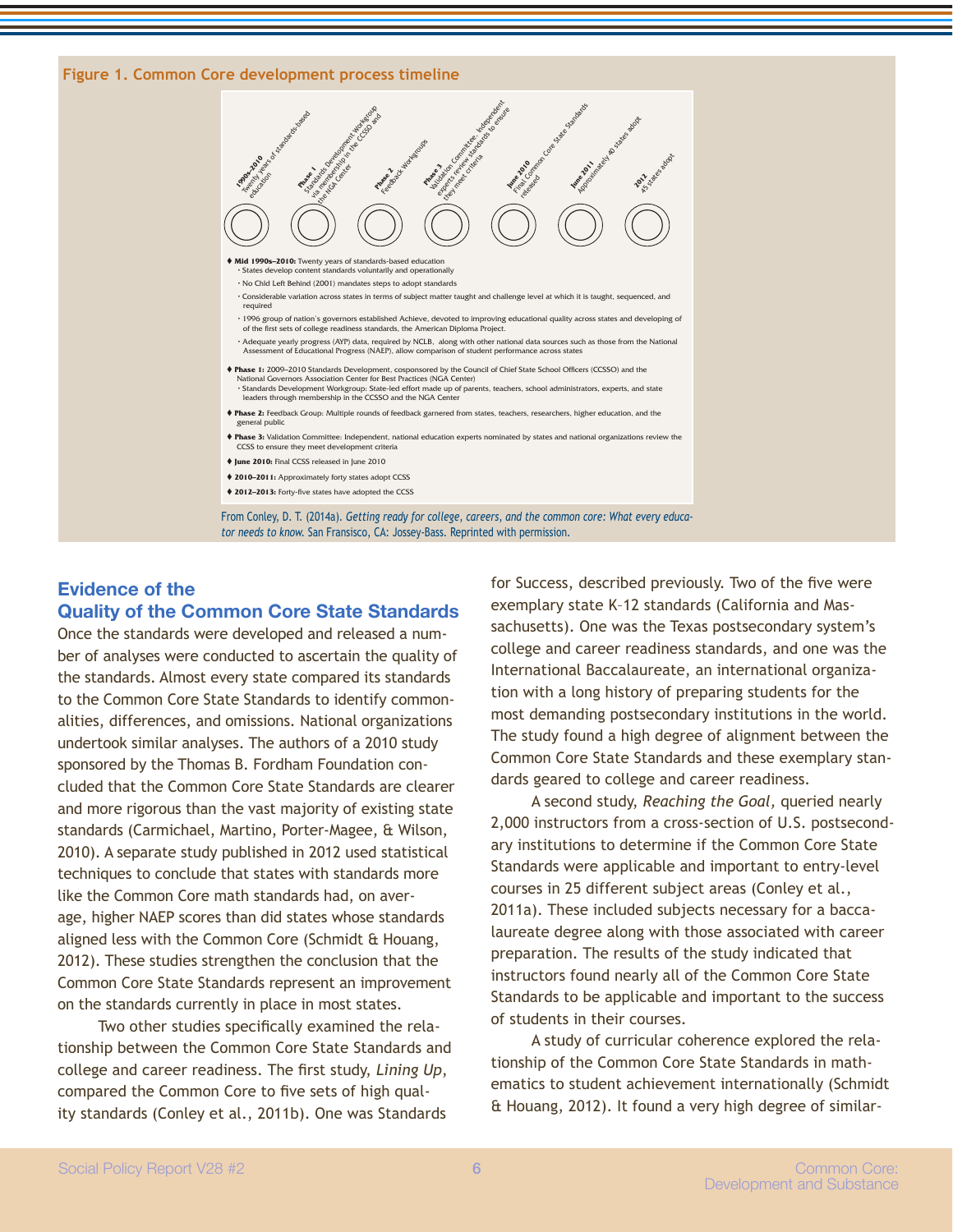ity between the Common Core mathematics standards and the standards of the highest-achieving nations that participated in the Third International Mathematics and Science Study (TIMSS) in 1995. A subsequent analysis revealed wide variation in the degree of alignment of the math standards of state standards in effect in 2009 and those in high-achieving nations.

Looking at the ELA standards, Achieve, Inc. compared high-achieving educational systems in Alberta, Canada and New South Wales, Australia with the Common Core State Standards (Achieve, Inc., 2010). They found that, while the specific language of grade-level expectations may differ, standards across all three systems are comparable in rigor and share a similar organizing structure (i.e., by outcomes, by strand, by level) and a common focus on the most important student knowledge and skills in English language arts.

These studies support the conclusion that the Common Core State Standards are clearer in emphasis and at a higher level of cognitive challenge than many previous state standards. These analyses also illustrate the fact that the Common Core State Standards are consistent with the national and international consensus about student performance important to post-high school success. While additional efforts to validate, refine, and improve the Common Core State Standards will be necessary, the standards in their current form represent a solid starting point toward the goal of ensuring consistent, high, and appropriate expectations for U.S. students.

#### **Summary of the Common Core State Standards**

The major elements of the Common Core State Standards can be accessed online. Below is a summary of several important areas covered by the standards with an example of their structure. The summaries include the college and career readiness anchor standards in reading and writing and the Standards for Mathematical Practice to provide a better sense of what students are supposed to know in these areas. Understanding the larger picture of learning outcomes helps in the process of setting appropriate expectations at each grade level leading to college and career readiness. This is different from the more common practice of designing scope and sequence based on grade-level preferences or traditions and not necessarily on learning progressions tied to student developmental capabilities and the goal of college and career ready students.

**Figure 2. Reading College and Career Readiness Anchor Standards**

# **Reading College and Career Readiness Anchor Standards**

#### **Key Ideas and Details**

- Read closely to determine what the text says explicitly.
- Read closely to make logical inferences from it.
- Cite specific textural evidence when writing or speaking to support conclusion drawn from the text.
- Determine central ideas or themes of a text and analyze their development
- Summarize the key supporting details and ideas.
- Analyze how and why individuals, events, or ideas develop and interact over the course of a text.

#### **Craft and Structure**

- Interpret words and phrases as they are used in a text, including determining technical, connotative, and figurative meanings.
- Analyze how specific word choices shape meaning or tone.
- Analyze the structure of texts, including how specific sentences, paragraphs, and larger portions of the text (e.g., a section, chapter, scene, or stanza) relate to each other and the whole.
- Assess how point of view or purpose shapes the content and style of a text.

#### **Integration of Knowledge and Ideas**

- Integrate and evaluate content presented in diverse media and formats, including visually and quantitatively, as well as in words.
- Delineate and evaluate the argument and specific claims in a text, including the validity of the reasoning as well as the relevance and sufficiency of the evidence.
- Analyze how two or more text address similar themes or topics in order to build knowledge or to compare the approaches the authors take.

#### **Range of Reading and Level of Text Complexity**

• Read and comprehend complex literary and information texts independently and proficiently.

From Conley, D. T. (2014a). *Getting ready for college, careers, and the common core: What every educator needs to know.* San Fransisco, CA: Jossey-Bass. Reprinted with permission. The standards are Copyright 2010. National Governors Association Center for Best Practices and Council of Chief State School Officers. All rights reserved.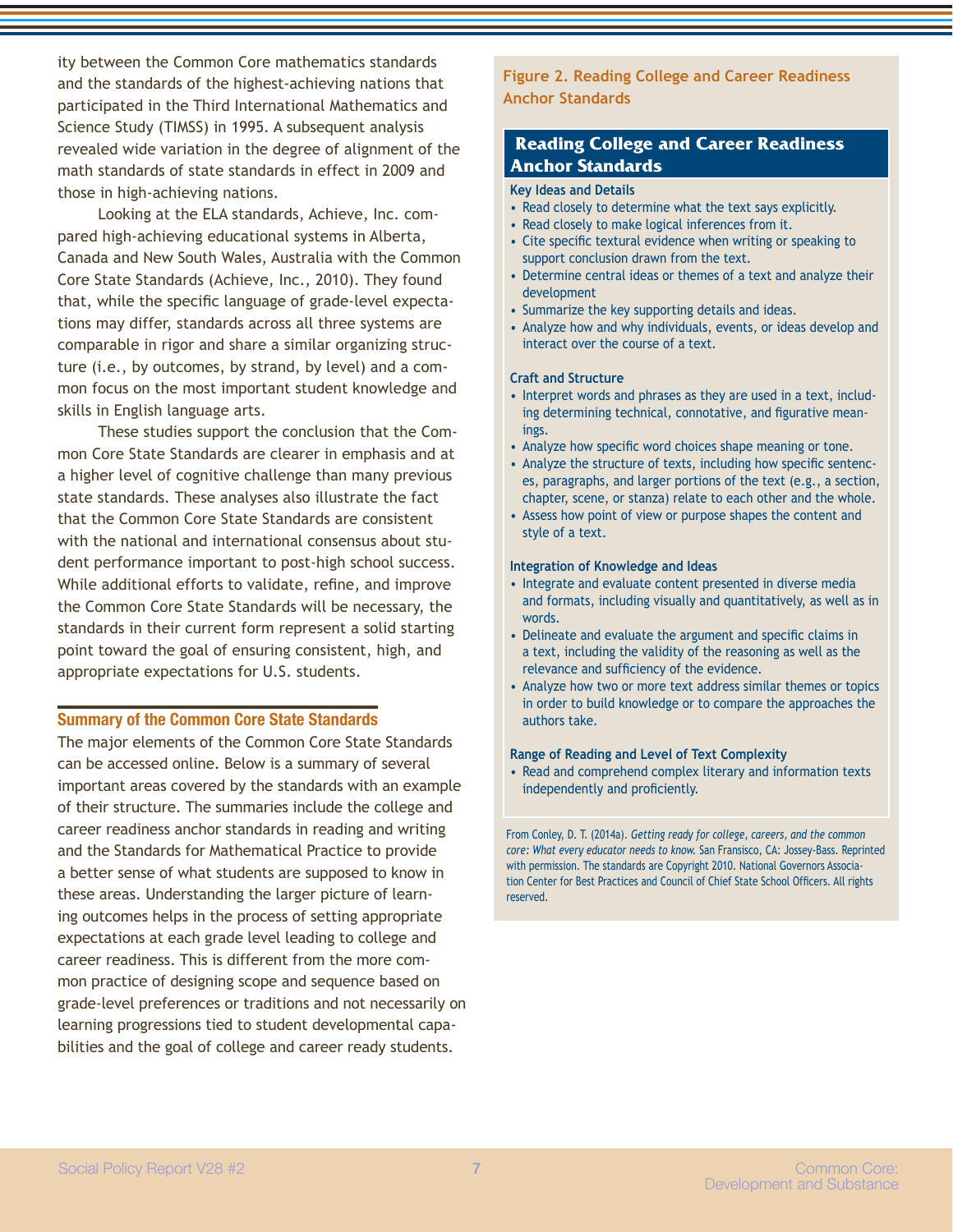# **Figure 3. Writing College and Career Readiness Anchor Standards**

# **Writing College and Career Readiness Anchor Standards**

#### **Text Types and Purpose**

- Write arguments to support claims in an analysis of substantive topics or texts.
- Use valid reasoning and relevant and sufficient evidence.
- Write informative/explanatory text to examine and convey complex ideas and information clearly and accurately through the effective selection, organization, and analysis of content.
- Write narratives to develop real or imagined experiences or events.
- Use effective technique, well-chosen details, and wellstructured event sequences.

#### **Production and Distribution of Writing**

- Produce clear and coherent writing in which the development, organization, and style are appropriate to task, purpose, and audience.
- Develop and strengthen writing as needed by planning, revising, editing, rewriting, or trying a new approach.
- Use technology, including the Internet, to produce and publish writing and to interact and collaborate with others.

#### **Research to BUild and Present Knowledge**

- Conduct short as well as more sustained research projects based on focused questions.
- Demonstrate understanding of the subject under investigation.
- Gather relevant information from multiple print and digital sources.
- Assess the credibility and accuracy of each source.
- Integrate the information while avoiding plagiarism.
- Draw evidence from literary or informational texts to support analysis, reflection, and research.

#### **Range of Writing**

• Write routinely over extended time frames (time for research, reflection, and revision) and shorter time frames (a single sitting or a day or two) for a range of tasks, purposes, and audiences.

From Conley, D. T. (2014a). *Getting ready for college, careers, and the common core: What every educator needs to know.* San Fransisco, CA: Jossey-Bass. Reprinted with permission. The standards are Copyright 2010. National Governors Association Center for Best Practices and Council of Chief State School Officers. All rights reserved.

#### **Figure 4. Standards for Mathematical Practice**

#### **Standards for Mathematical Practice**

- 1. Make sense of problems and persevere in solving them
- 2. Reason abstractly and quantitatively.
- 3. Construct viable arguments and critique the reasoning of others.
- 4. Model with mathematics.
- 5. Use appropriate tools strategically.
- 6. Attend to precision.
- 7. Look for and make use of structure.
- 8. Look for and express regularity in repeated reasoning.

From Conley, D. T. (2014a). *Getting ready for college, careers, and the common core: What every educator needs to know.* San Fransisco, CA: Jossey-Bass. Reprinted with permission. The standards are Copyright 2010. National Governors Association Center for Best Practices and Council of Chief State School Officers. All rights reserved.

# **Figure 5. Example of the Structure of Common Core State Standards: Fourth Grade Math**



From Conley, D. T. (2014a). *Getting ready for college, careers, and the common core: What every educator needs to know.* San Fransisco, CA: Jossey-Bass. Reprinted with permission.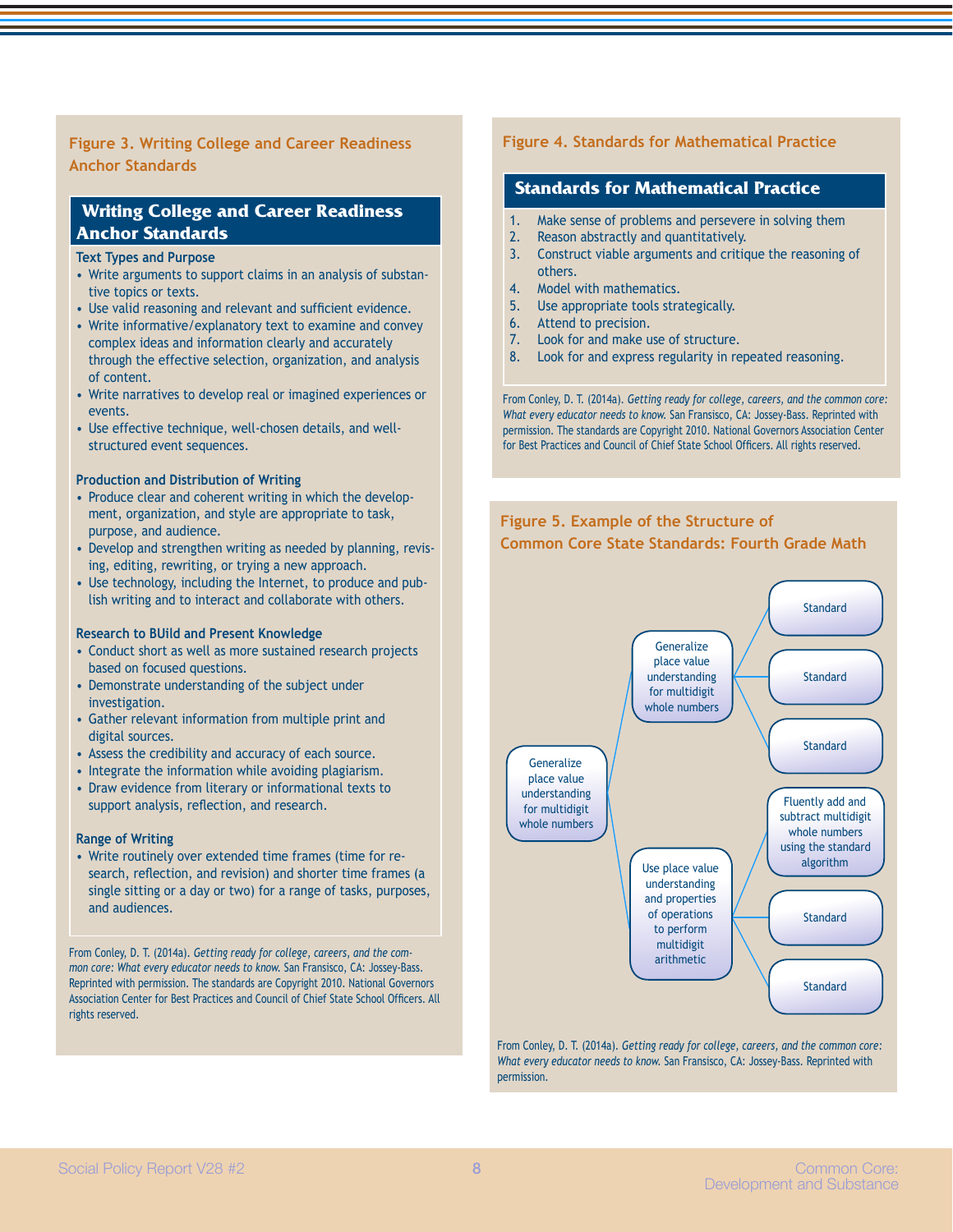# **Practices Emphasized by the Common Core State Standards**

While much of what is in the Common Core State Standards is currently taught in schools that already successfully prepare students for college and careers, all schools will need to review their practices to ensure their curriculum and instructional program addresses the content and learning processes contained in the standards (Conley, 2014a). Student Achievement Partners (2014) has identified practices that support successful implementation of the Common Core State Standards ("Florida Board of Education", 2014). These examples focus on mathematics and literacy.

# **Mathematics**

**Greater focus on fewer topics.** The Common Core State Standards call for greater focus in mathematics. Rather than racing to cover numerous topics that are then not retained, the Standards deepen student engagement with key mathematical content. The standards focus deeply on the major work of each grade so that students can gain strong foundations, solid conceptual understanding, a high degree of procedural skill and fluency, and the ability to apply math to solve problems inside and outside the math classroom.

**Stronger linkage among topics and thinking across grades.** The Common Core State Standards are designed around coherent progressions from grade to grade. Learning is carefully connected across grades so that students can build new understanding onto foundations built in previous years. Each standard is not a new event, but an extension of previous learning. Additional or supporting topics are designed to serve the grade level focus, not to detract from it. For example, instead of data displays as an end in themselves, they are an opportunity to do grade-level word problems.

**More emphasis on conceptual understanding, procedural skills and fluency, and application.** The standards call for conceptual understanding of key concepts, such as place value and ratios. Students must be able to access concepts from a number of perspectives so that they are able to see math as more than a set of mnemonics or discrete procedures. In addition, they call for speed and accuracy in calculation. Students are given opportunities to practice core functions such as single-digit multiplication so that they have access to more complex concepts and procedures. The standards also expect students to use math flexibly for applications in problem-solving

contexts. In content areas outside of math, particularly science, students are given the opportunity to use math to make meaning of and access content.

#### **English language arts/Literacy**

**Regular practice with complex texts and their academic language.** Rather than focusing solely on the skills of reading and writing, the Common Core State Standards highlight the growing complexity of the texts students must read to be ready for the demands of college and careers. They build a staircase of text complexity so that all students are ready for the demands of college- and career-level reading by the time they leave high school. Closely related to text complexity—and inextricably connected to reading comprehension—is a focus on academic vocabulary: words that appear in a variety of content areas and have different meanings in different academic contexts.

**Reading, writing and speaking grounded in evidence from texts, both literary and informational.**  The Common Core State Standards place a premium on students writing to sources (i.e., using evidence from texts to present careful analyses, well-defended claims, and clear information). Rather than asking students questions they can answer solely from their prior knowledge or experience, the Common Core State Standards expect students to answer questions that depend on their having read a text or texts with care. The Common Core State Standards also require the cultivation of narrative writing throughout the grades. In later grades a command of sequence and detail will be essential for effective argumentative and informational writing. The reading standards also focus on students' ability to read carefully and grasp information, arguments, ideas, and details based on text evidence. Students should be able to answer a range of text-dependent questions, questions in which the answers require inferences based on careful attention to the text.

**Building knowledge through content-rich nonfiction.** The Common Core State Standards represent a new balance between content rich non-fiction and literary texts. In K–5, fulfilling the standards requires a 50–50 balance between informational and literary reading. Informational reading primarily includes content rich non-fiction in history/social studies, science, and the arts; the K–5 Standards strongly recommend that students build coherent general knowledge both within each year and across years. In 6–12, ELA classes place much greater attention to a specific category of informational text—literary nonfiction—than has been the case previously. In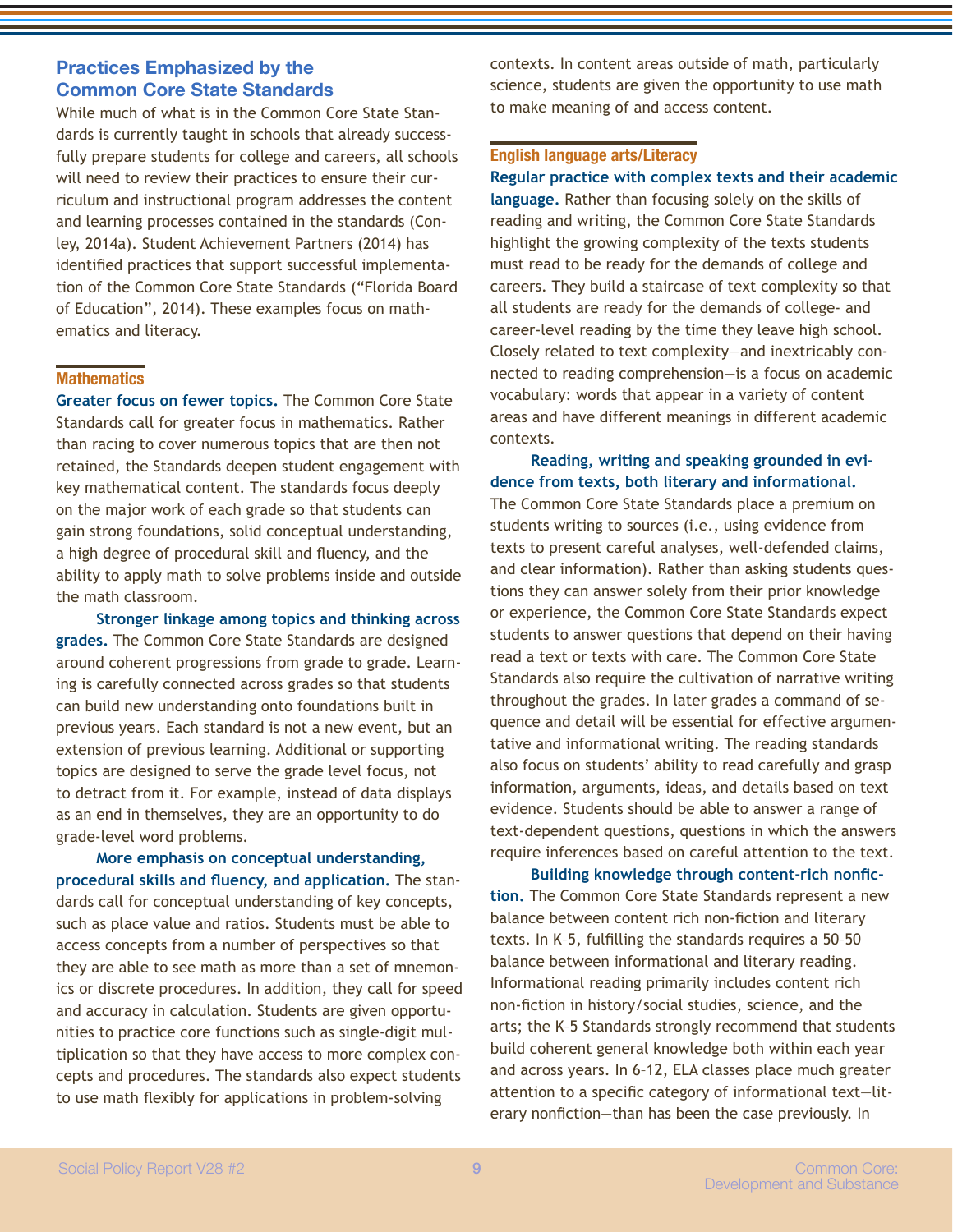grades 6–12, the Standards for literacy in history/social studies, science, and technical subjects ensure that students can independently build knowledge in these disciplines through reading and writing. It is worth noting that the Common Core State Standards do require substantial attention to literature throughout K–12. Half of the required reading in K–5 and the core of the reading in 6–12 is assumed to be literature.

### **Implications for Early Childhood Educators**

While the Common Core State Standards were not necessarily designed with early childhood education specifically in mind, it is crystal clear that the Common Core cannot succeed fully without the involvement and contributions of early childhood educators. What are some of the things they can do?

First and foremost, early childhood educators can help students develop the academic vocabulary critical to academic success. Words such as *argument* or *explain*  are used in multiple academic contexts in sometimes radically different ways, and helping young children understand how these important words mean different things in different contexts in school is an important foundational skill.

Figure 6 contains examples of some academic words that students will encounter throughout their schooling. Most of these are not necessarily appropriate for preschool children without extensive scaffolding and support, but the idea that some words are associated with academic learning and that their meanings might be somewhat different in school than they are outside of school can be developed by preschool educators.

#### **Figure 6. Sample Verbs of the Common Core**

| Analyze        | <b>Extract</b> | Modify         | Refer          |  |
|----------------|----------------|----------------|----------------|--|
| Annotate       | Foreshadow     | <b>Note</b>    | Rephrase       |  |
| Anticipate     | Frame          | <b>Outline</b> | <b>Review</b>  |  |
| Compare        | Generate       | Persuade       | Show           |  |
| Compile        | Hypothesize    | Portray        | <b>Specify</b> |  |
| <b>Define</b>  | Incorporate    | Preclude       | Suggest        |  |
| <b>Derive</b>  | Integrate      | Presume        | Validate       |  |
| <b>Discern</b> | Locate         | Prove          | Verify         |  |
| <b>Excerpt</b> | Model          | Recall         |                |  |
|                |                |                |                |  |

From Conley, D. T. (2014a). *Getting ready for college, careers, and the common core: What every educator needs to know.* San Fransisco, CA: Jossey-Bass. Reprinted with permission.

Another area where young children can begin developing capabilities that will support success in mastering the Common Core is the acquisition of key learning skills (Figure 7). In other words, children can begin developing techniques and dispositions from a very early age that enable them to be learners who are in charge of their own learning.

**Figure 7.** 

Strategies and techniques such as goal setting, self- monitoring, attention to detail, time management and sustained task focus, and persistence are examples of tools that will be increasingly critical as students progress through the grades and are given assignments that require increased self-direction and the ability to engage in learning more deeply.

The Four Keys to College and Career Readiness is an empirically validated model that contains 42 components associated

# **Key Learning Skills & Techniques** Act

**Key Learning Skills and Techniques**

#### **Ownership of Learning**

- Goal Setting
- Persistence
- Self-awarenes

#### **Motivation**

- Help-seeking
- Progress Monitoring
- Self-efficacy

#### **Learning Techniques**

- Time Management
- Test Taking Skills
- Note Taking Skills
- Memorization/recall
- Strategic Reading
- Collaborative Learning
- Technology

From Conley, D. T. (2014a). *Getting ready for college, careers, and the common core: What every educator needs to know.* San Fransisco, CA: Jossey-Bass. Reprinted with permission.

with success in postsecondary studies (Conley, 2014a). The four Keys are Key Cognitive Strategies, Key Content Knowledge, Key Learning Skills and Techniques, and Key Transition Knowledge and Skills. While early childhood educators can address all four Keys in different ways, they may be able to add the greatest value to student learning success by teaching children the specific strategies and techniques needed to do well in academic settings. Many of these skills also generalize to life success as well.

This Key is divided into Ownership of Learning and Learning Techniques. Students can be taught to take greater responsibility for and control over their learning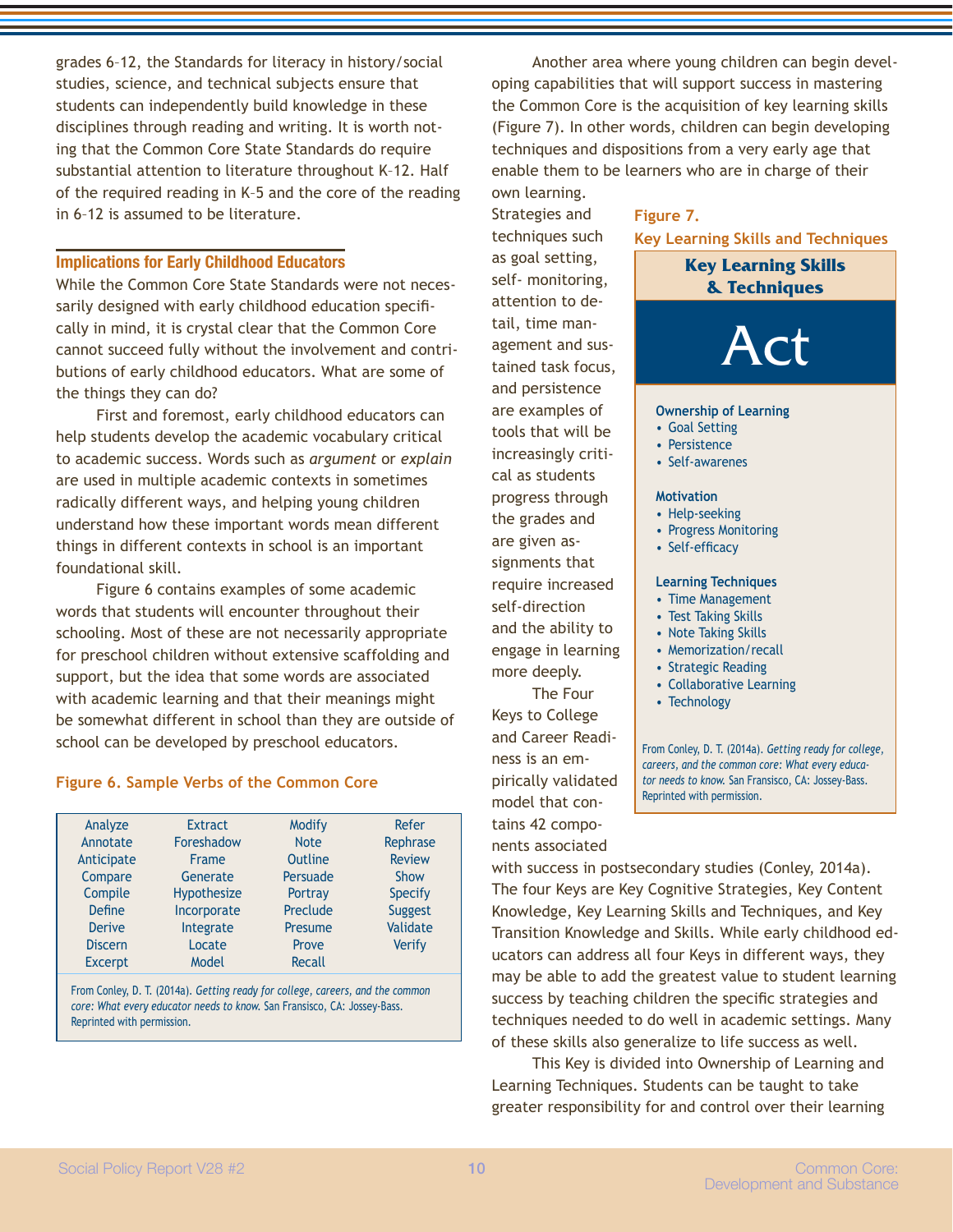by setting goals for themselves, reflecting on which learning techniques are working well and which are not, and by persisting with challenging and difficult tasks, not giving up. They can also begin to master specific techniques such as learning to remember things efficiently, working with others to learn, making decisions about how they manage their time, and being exposed to technology as a learning tool. These are all important capabilities that will help them subsequently in school and will begin to prepare them for postsecondary success while not restricting their ability to learn as young children by exploring, experimenting, and experiencing the sheer joy of discovery.

Finally, early childhood educators can begin helping children set high aspirations for themselves and be aware of the wide range of futures available to them. Although anything like career exploration is too much to ask, young children can be made aware of a range of opportunities beyond the stereotypical occupations that young children often cite when asked, "What do you want to be when you grow up?" The goal here is only to suggest possibilities and, in the process, establish a mindset that predisposes children to academic engagement, goal setting, and the cultivation of high but achievable aspirations.

One other important implication of the Common Core for early childhood educators is the need to align programs better with the PreK-3 education. This can be done a variety of ways including the increasingly popular Preschool-Grade 3 approach (PreK-Third Grade National Work Group, 2014). The Common Core creates a framework for alignment between high school and college, middle school and high school, elementary school and middle school, and also between preschool and the primary grades. While informal alignment may exist locally in some places, the Common Core State Standards create both the need and the means to increase alignment. Educators can identify the knowledge, skills, and learning dispositions that students will need to determine the learning experiences needed in the PreK-3rd grade years to ensure that they are achieving the foundational skills necessary to progress through the Common Core sequence successfully (National Association for the Education of Young Children, 2012).

# **How Educators Can Be Successful with the Common Core State Standards**

Educators who are making the transition from their current state standards to the Common Core State Standards likely do so in several steps. They may want to begin with an awareness of the relationship between current standards and the Common Core State Standards by examining gap analyses that show which areas are covered by both sets of standards and which are addressed only by one set or the other (Achieve3000, 2014). Then educators can decide which content to add or remove from their curriculum. This process lets teachers decide how best to organize their curricula.

It will also be beneficial for educators to gauge and understand the cognitive level of the standards. While a gap analysis often focuses on the nouns (i.e., content covered), cognitive challenge is gauged by looking at the verbs (i.e., the cognitive processes students are expected to use when learning the content). Doing so helps teachers see that although the Common Core State Standards often contain familiar content, they may need to teach the material at a different, higher cognitive level than currently. Knowing where the standards expect more cognitive engagement is important as curriculum developers, teachers, and others begin to translate the standards into practice. This knowledge helps achieve the fundamental goal of the Common Core State Standards, which is to develop deeper understanding of a core set of content and skills by all students, and to do so in a way that leads to readiness for college, career, and life (Conley, 2014).

# **Myths and Truths about the Common Core State Standards**

A great deal has been written and said about the Common Core State Standards. Several of the most commonly raised questions about the Common Core State Standards are addressed here.

## **Common Core State Standards Were Developed by the Federal Government**

The standards were not developed by the federal government. As noted, they resulted from a process that was initiated entirely outside of government by the nation's governors and education commissioners. They were subjected to careful and rigorous scrutiny by content-area experts, state education department staff, teachers, school district administrators, members of community groups, parents, and many other individuals. The federal Race to the Top competition provided points to states that adopted a set of college and career readiness standards, and many states, but not all, chose to adopt the Common Core State Standards around the time of this competition. In a 2010 survey, state education leaders cited educational quality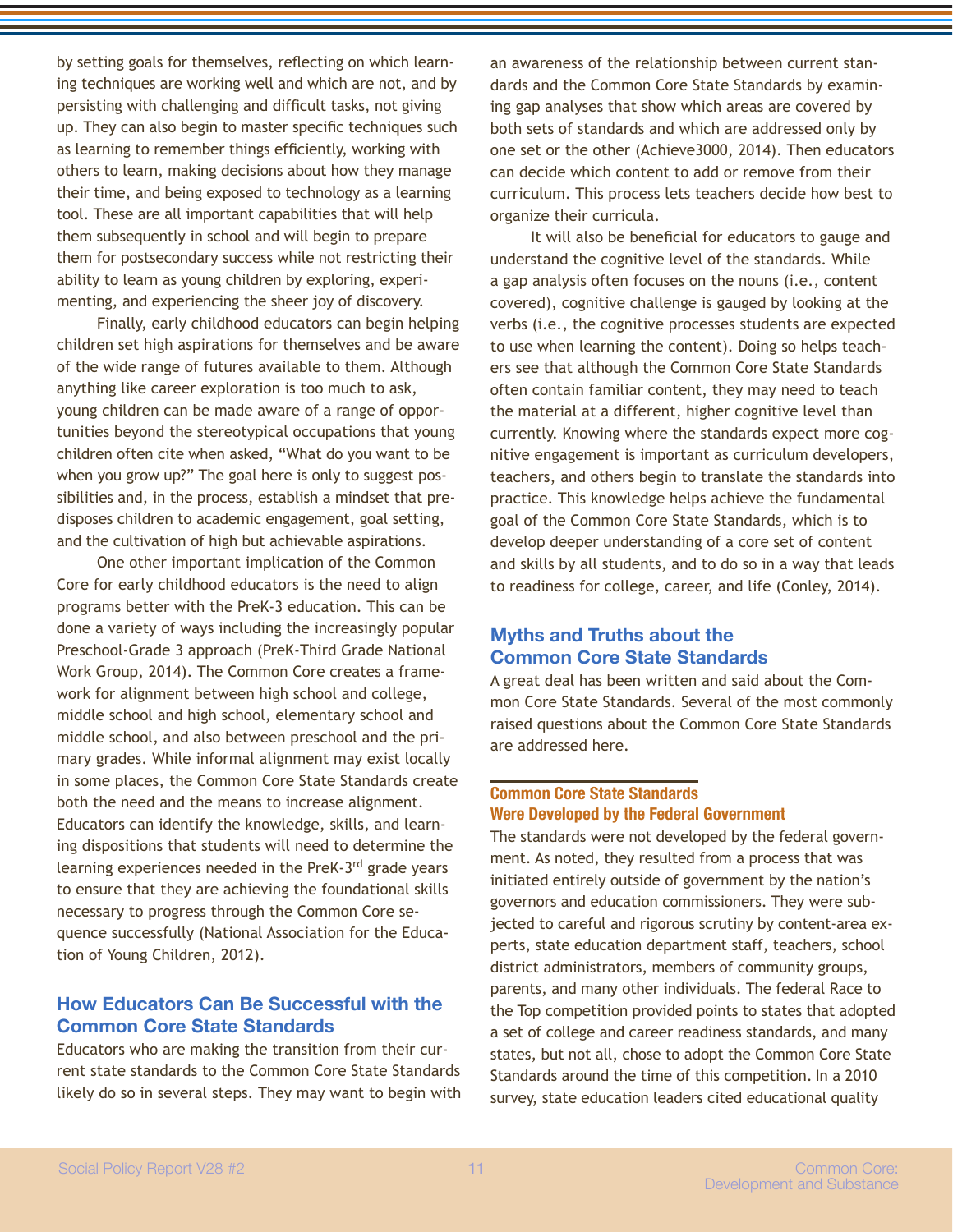issues more so than Race to the Top (RttT) as important factors in their states' decision to adopt the Common Core State Standards (Kober & Rentner, 2011).

# **Common Core State Standards Require a Common Assessment**

The Common Core State Standards are owned and managed entirely independently and separately from the two assessments being developed by states to measure the standards. The Council of Chief State School Officers (CCSSO) and the National Governors Association (NGA), both voluntary non-profit organizations composed of state leaders, hold the copyright for the Common Core State Standards. Entirely separately from the sponsoring agencies, two consortia of states are being funded by the U.S. Department of Education to create assessments of the Common Core State Standards. The Partnership for Readiness for College and Careers (PARCC) and Smarter Balanced Assessment Consortium (SBAC) consist of voluntary groups of states that have banded together to create high quality assessments to measure student progress toward learning key skills identified in the Common Core State Standards in English language arts and mathematics. States can choose to participate in either, both, or neither of these assessment consortia, and a number of states never signed up in the first place, changed allegiances, or dropped out altogether and are now developing their own tests of the Common Core State Standards (Gewertz, 2013).

# **Common Core State Standards Specify the Instructional Methods and Curricula That Teachers Must Follow**

The standards identify outcomes that are important for students; they do not specify the instructional methods or curriculum teachers choose to address the broad framework established by the Common Core State Standards. The outcomes students will ultimately achieve are varied and include readiness for hundreds of potential college majors and literally thousands of potential careers. The Common Core State Standards expect teachers to pick curriculum and use instructional methods best suited to their students and that result in their students having choices available to them when they complete high school.

# **The Common Core State Standards Require Schools to Start from Scratch to Redesign Their System**

The Common Core State Standards are not such a radical departure that they require educators to start from scratch and redesign all that they do. They are organized and sequenced in ways that lead toward all students being college and career ready, and they do so by focusing on key content and higher cognitive challenge. This is consistent with current knowledge about learning theory (Bransford, Brown, & Cocking, 2000; Donovan, Bransford, & Pellegrino, 1999; Pellegrino & Hilton, 2012). In this sense, the Common Core State Standards encourage best practices in teaching and learning. Educators build on their current effective methods to implement the Common Core State Standards in ways that make the most sense for the students in their classroom.

# **Implications for Policy and Implementation**

Implementing the Common Core State Standards with fidelity creates the potential for substantial and positive changes and improvements in the ways in which students learn. Current curriculum and instructional methods largely favor compliance-based learning where children follow directions to complete tasks without engaging deeply in what they are learning. The key changes contained in the Common Core all suggest greater student ownership of learning and more cognitive processing of content by students, who will need to be able to use and apply what they are learning, not just repeat it. Implications for policy and implementation may be based on several key features.

## **Professional Development**

Adoption of the standards will be a major undertaking in most school systems. Most teachers will need time and training to modify their current approaches in ways that reflect the focus and depth of the Common Core. For example, many teachers may find it challenging to expect students to use evidence to support their assertions, to read informational texts, to think more deeply and systematically, to demonstrate a better command of language, and to use core mathematical concepts to solve more complex problems that may have more than one possible correct answer. As noted, school systems will not be starting from scratch when adopting Common Core State Standards, but they will be changing from "business as usual" to a new way of thinking about learning, and such change does not happen without a consistent and well planned professional development effort.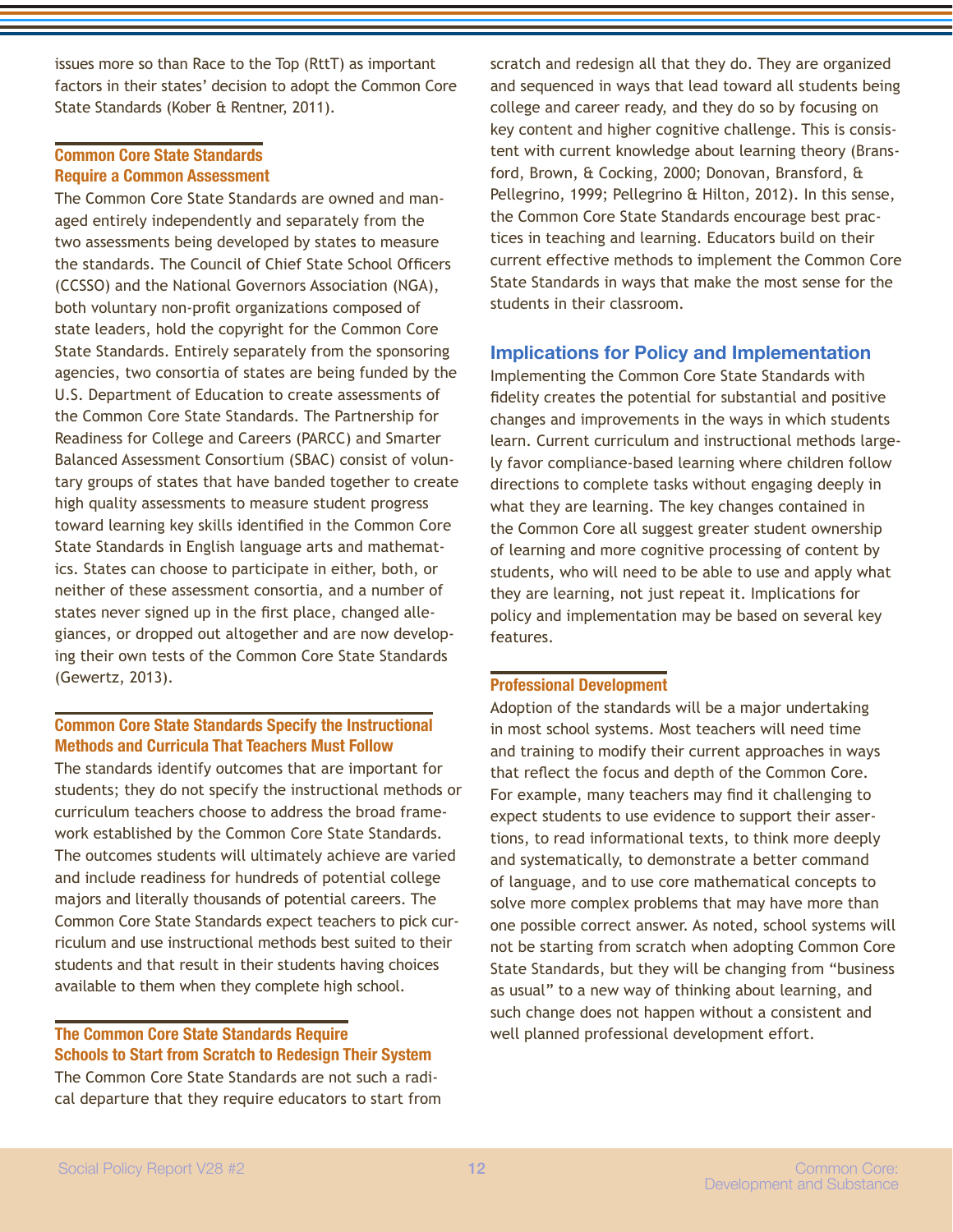#### **Nature and Form of Assessment**

A revised assessment process may be necessary to capture this type of learning and outcomes promoted by the Common Core State Standards. While Smarter Balanced and PARCC will create useful tools that measure many aspects of the standards, those tests will by no means assess all the standards. Nor will one-time summative assessments of this nature get at student development over time in areas such as complex problem solving, writing in multiple genres, or interpreting complex texts. If teaching and learning becomes focused primarily or exclusively on performing well on one of the consortia assessments, much of the promise of the Common Core State Standards will be lost. The ultimate success of the standards will hinge to some degree on the ability of educators to develop and use a range of formative assessments that let students demonstrate the more complex thinking the standards are designed to elicit.

## **Postsecondary Education**

Third is the issue of postsecondary education and its willingness to use and even to demand the more complex and meaningful information on student readiness for college that the Common Core State Standards, implemented with fidelity and measured with appropriately sophisticated assessments, will generate. Without a demand by colleges for more information on complex student performance and deeper mastery of key content, it is less likely students and teachers will expend the energy necessary to make this happen. Alternatives to traditional transcripts will be necessary. A digital profile that captures information across multiple dimensions of student knowledge, skills, dispositions, and metacognitive learning skills is one way to approach this challenge (Conley, 2014b). Additionally, admission officers will need to communicate the value of such information and their willingness to use it in a range of decisions, not all necessarily high stakes.

#### **Scope, Sequence, and Learning Progressions**

Learning progressions identify the development of key knowledge and skills across grade levels. Preschool and elementary teachers will need to make many more strategic decisions about the curriculum and instructional activities they select to enable students to develop the skills in the learning progressions, many of which will require practice over multiple years with increasing sophistication and reduced scaffolding at each subsequent level. The Common Core is organized in a way that facilitates skill development across grade levels. Educators, used to operating in isolation from one another, will need to plan and work together in much more systematic and deliberate ways if students are to encounter these more complex cognitive capabilities from year to year, leading to mastery before they exit high school.

# **Student Aspirations**

The Common Core creates a demanding set of learning expectations. Currently, while schools and educators may hope their students strive for challenging futures, they do little systematically or programmatically to help raise student aspirations. Students will need far more opportunities to understand the academic and career options available to them if they take ownership of their learning and pursue the high standards of the Common Core State Standards. They will need to aspire to postsecondary education from a very early age because the learning progressions of the standards take time to master. They will need to have experiences that allow them to learn more about themselves, their interests, how they learn best, and what skills they will need to pursue the future of their choice.

# **Conclusion**

The Common Core State Standards represent a new way of thinking about education in the US. The practical effects of implementing a set of standards that attempts to raise expectations in all U.S. schools to levels currently found only in the best U.S. schools and around the world in the educational systems of high performing countries are yet to be fully understood. And while the goals of Common Core advocates are clearly well intentioned, it may also be worth restating that the goal is not standardization, but higher achievement. This needs to occur while simultaneously preserving and even energizing the local diversity and creativity that is the hallmark of the best of the U.S. educational system and what makes it unique in the world.  $\blacksquare$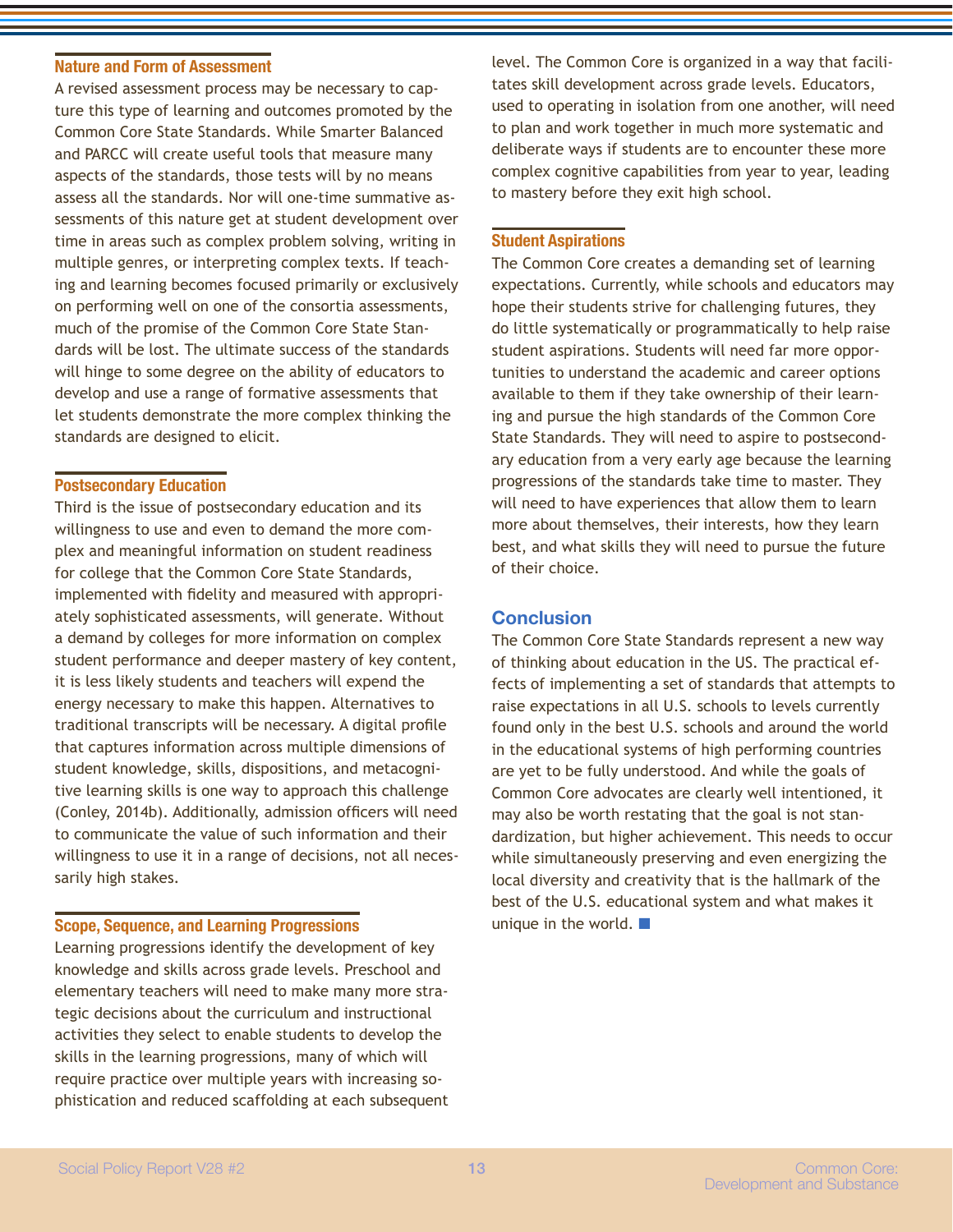# **References**

- Achieve, Inc. (2010). *Achieving the common core: Comparing the common core state standards for English language arts and literacy in history/social studies, science and technical subjects and the standards of Alberta, Canada and New South Wales, Australia.* Washington, DC: Author. Retrieved from
- Achieve, Inc., The Education Trust, & Thomas B. Fordham Foundation. (2004). *The American diploma project: Ready or not: Creating a high school diploma that counts.* Washington, DC: Achieve, Inc.
- Achieve3000. (2014). *10 steps for migrating your curriculum to the Common Core*. Retrieved July 3, 2014 from http://www.achieve3000.com/resources/white-papers/gated/31
- ACT. (2011). *ACT College Readiness Standards*. Retrieved November 23, 2011 from http://www.act.org/standard/
- ACT. (2009). *ACT national curriculum survey® 2009*. Iowa City, Iowa: Author.
- ACT. (2012). *The condition of college & career readiness 2012*. Iowa City, Iowa: Author.
- Bransford, J. D., Brown, A. L. & Cocking, R. R. (Eds.). (2000). *How people learn: Brain, mind, experience, and school: Expanded edition*. Washington, DC: National Academy of Sciences, National Research Council, Commission on Behavioral and Social Sciences and Education, U.S. Department of Education.
- Carmichael, S. B., Martino, G., Porter-Magee, K., & Wilson, W. S. (2010). *The state of state standards—and the Common Core—in 2010.* Washington, DC: Thomas B. Fordham Institute.
- Carnevale, A. P. (1991). *America and the new economy: How new competitive standards are radically changing American workplaces*. San Francisco, CA: Jossey-Bass.
- Carnevale, A. P., Gainer, L. J., & Meltzer, A. S. (1990). *Workplace basics: The skills employers want.* Alexandria, VA: American Society of Training and Development, U.S. Department of Labor, Employment and Training Administration.
- Carnevale, A. P., Jayasundera, T., & Cheah, B. (2012). *The college advantage: Weathering the economic storm.* Washington, DC: Georgetown Public Policy Institute, Center on Education and the Workforce.
- The College Board. (2006). *Standards for college success*. New York, NY: Author.
- Conley, D. T. (2014). *The Common Core State Standards: Insight into their development and purpose*. Washington, DC: Council of Chief State School Officers.
- Conley, D. T. (2014a). *Getting ready for college, careers, and the Common Core: What every educator needs to know*. San Francisco, CA: Jossey-Bass/Wiley.
- Conley, D. T. (2014b). New conceptions of college and career ready: A profile approach to admission. *The Journal of College Admission* (223).
- Conley, D. T. (2003). *Understanding university success. A report from Standards for Success.* Eugene, OR: Center for Educational Policy Research.
- Conley, D. T., Drummond, K. V., de Gonzalez, A., Rooseboom, J., & Stout, O. (2011a). *Lining up: The relationship between the Common Core State Standards and five sets of comparison standards.* Eugene, OR: Educational Policy Improvement Center.
- Conley, D. T., Drummond, K. V., de Gonzalez, A., Rooseboom, J., & Stout, O. (2011b). *Reaching the goal: The applicability and importance of the Common Core State Standards to college and career readiness.* Eugene, OR: Educational Policy Improvement Center.
- Conley, D. T., McGaughy, C., Cadigan, K., Flynn, K., Forbes, J., & Veach, D. (2009). *Alignment of the Texas College and Career Readiness Standards with entry-level general education courses at Texas postsecondary institutions.* Eugene, OR: Educational Policy Improvement Center.
- Conley, D., McGaughy, C., Cadigan, K., Forbes, J., & Young, B. (2009). *Texas College and Career Readiness Initiative: Texas career and technical education phase I alignment analysis report.* Eugene, OR: Educational Policy Improvement Center.
- Council of Chief State School Officers, & National Governors Association Center for Best Practices. (2010). *Reaching higher: The Common Core State Standards validation committee.* Washington, DC: Author.
- Donovan, M. S., Bransford, J. D., & Pellegrino, J. W. (Eds.). (1999). *How people learn: Bridging research and practice*. Washington, DC: National Academy Press.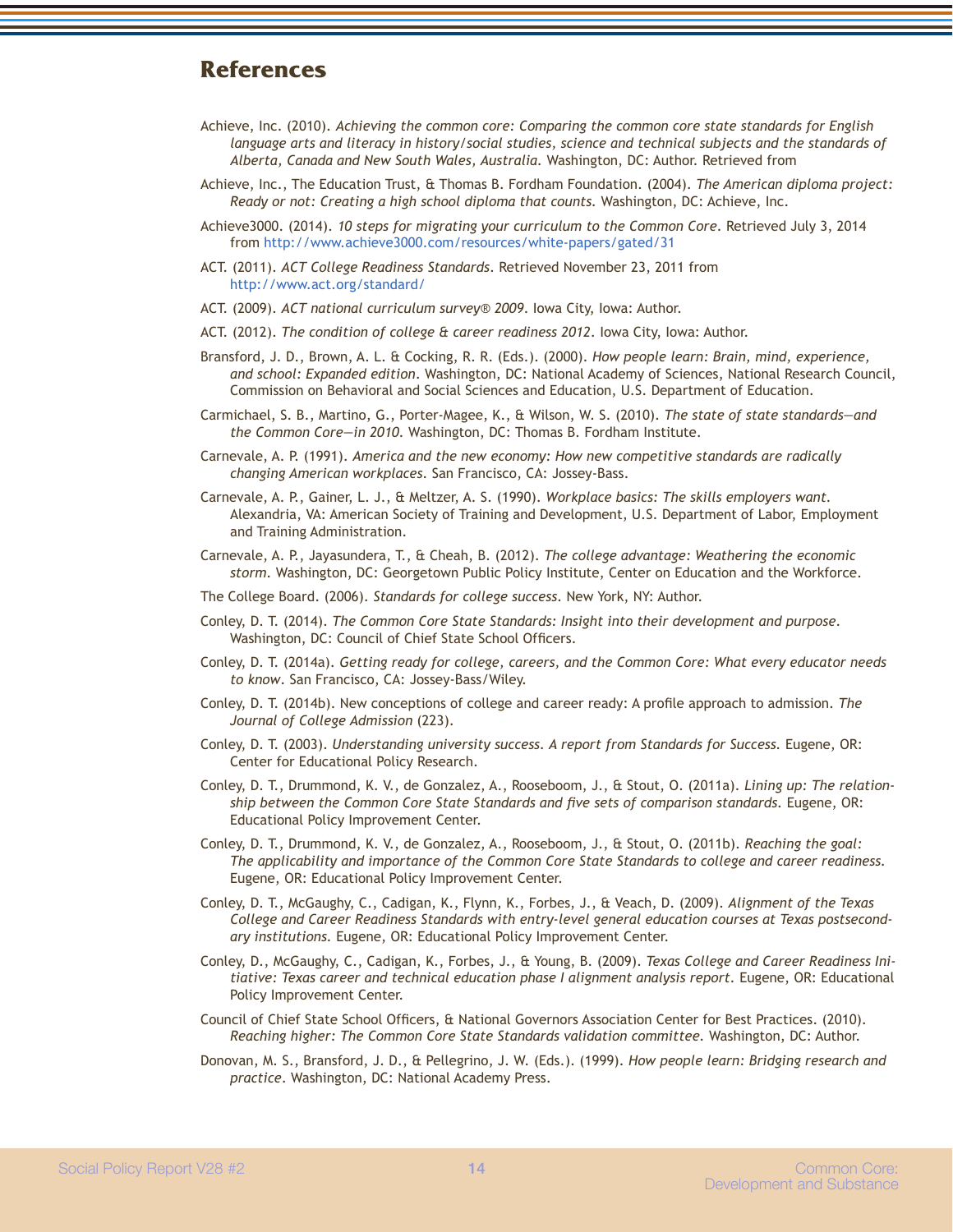- Florida Board of Education approves Common Core changes. (2014, February 18). Retrieved from *redefinED* website: http://www.redefinedonline.org/2014/02/florida-board-education-approves-common-core-changes/
- Gewertz, C. (2013). *Assessment consortia: Who's in and who's out?* Education Week. Retrieved from Curriculum Matters website: http://blogs.edweek.org/edweek/curriculum/2013/10/missouri\_chooses\_vendor\_for\_20.html
- Ginsburg, A., Cooke, G., Leinwand, S., Noell, J., & Pollock, E. (2005). *Reassessing U.S. international mathematics performance: New findings from the 2003 TIMSS and PISA.* Washington, DC: American Institutes for Research.
- Ginsburg, A., Leinwand, S., Anstrom, T., & Pollock, E. (2005). *What the United States can learn from Singapore's world-class mathematics system (and what Singapore can learn from the United States): An exploratory study.* Washington, DC: American Institutes for Research.
- Ginsburg, A., Leinwand, S., & Decker, K. (2009). *Informing grades 1-6 standards development: What can be learned from high-performing Hong Kong, Korea, and Singapore?* Washington, DC: American Institutes for Research.
- Kim, Y., Wiley, A., & Packman, S. (2009). *National curriculum survey on English and mathematics*. New York, NY: College Board.
- Klein, D., Braams, B. J., Parker, T., Quirk, W., Schmid, W., & Wilson, W. S. (2005). *The state of state math standards.* Washington, DC: Thomas B. Fordham Foundation.
- Kober, N., & Rentner, D. S. (2011). *States' progress and challenges in implementing common core state standards.* Washington, DC: Center on Education Policy.
- National Assessment Governing Board. (2008). *Mathematics framework for the 2009 national assessment of educational progress*. Washington, DC: Author.
- National Association for the Education of Young Children. (2012). *The Common Core State Standards: Caution and opportunity for early childhood education*. Washington, DC: Author. Retrieved from http://www.naeyc.org/files/naeyc/11\_CommonCore1\_2A\_rv2.pdf
- National Council of Teachers of Mathematics. (2003). *A research companion to Principles and Standards for School Mathematics.* Reston, VA: Author.
- Pellegrino, J., & Hilton, M. (Eds.). (2012). *Education for life and work: Developing transferable knowledge and skills in the 21st century*. Washington, DC: National Academy Press.
- Phillips, G. W. (2010). *International benchmarking: State education performance standards.* Washington, DC: American Institutes for Research.
- PreK-Third Grade National Work Group. (2014). *Reducing the achievement gap by 4th grade: The PreK-3rd approach in action.* Retrieved from http://prek-3rdgradenationalworkgroup.org/node/1
- Schmidt, W. H., & Houang, R. T. (2012). Curricular coherence and the Common Core State Standards for mathematics. *Educational Researcher, 41*(8), 294-308. doi:10.3102/0013189X12464517
- Schmidt, W. H., McKnight, C. C., Houand, R. T., Hsing Chi, W., Wiley, D., Cogan, L. S., & Wolfe, R. G. (2001). *Why schools matter: A cross-national comparison of curriculum and learning.* San Francisco, CA: Jossey-Bass.
- Sparks, D., & Malkus, N. (2013). *First-year undergraduate remedial course taking: 1999–2000, 2003–04, 2007–08.* Washington, DC: Institute for Education Sciences, National Center on Educational Statistics.
- Stotsky, S. (2005). *The state of state English standards.* Washington, DC: Thomas B. Fordham Foundation.
- Student Achievement Partners. (2014). Retrieved January 31, 2014 from http://achievethecore.org/search?q=shifts
- Texas Higher Education Coordinating Board, & Educational Policy Improvement Center. (2009). *Texas College and Career Readiness Standards.* Austin, TX: Authors.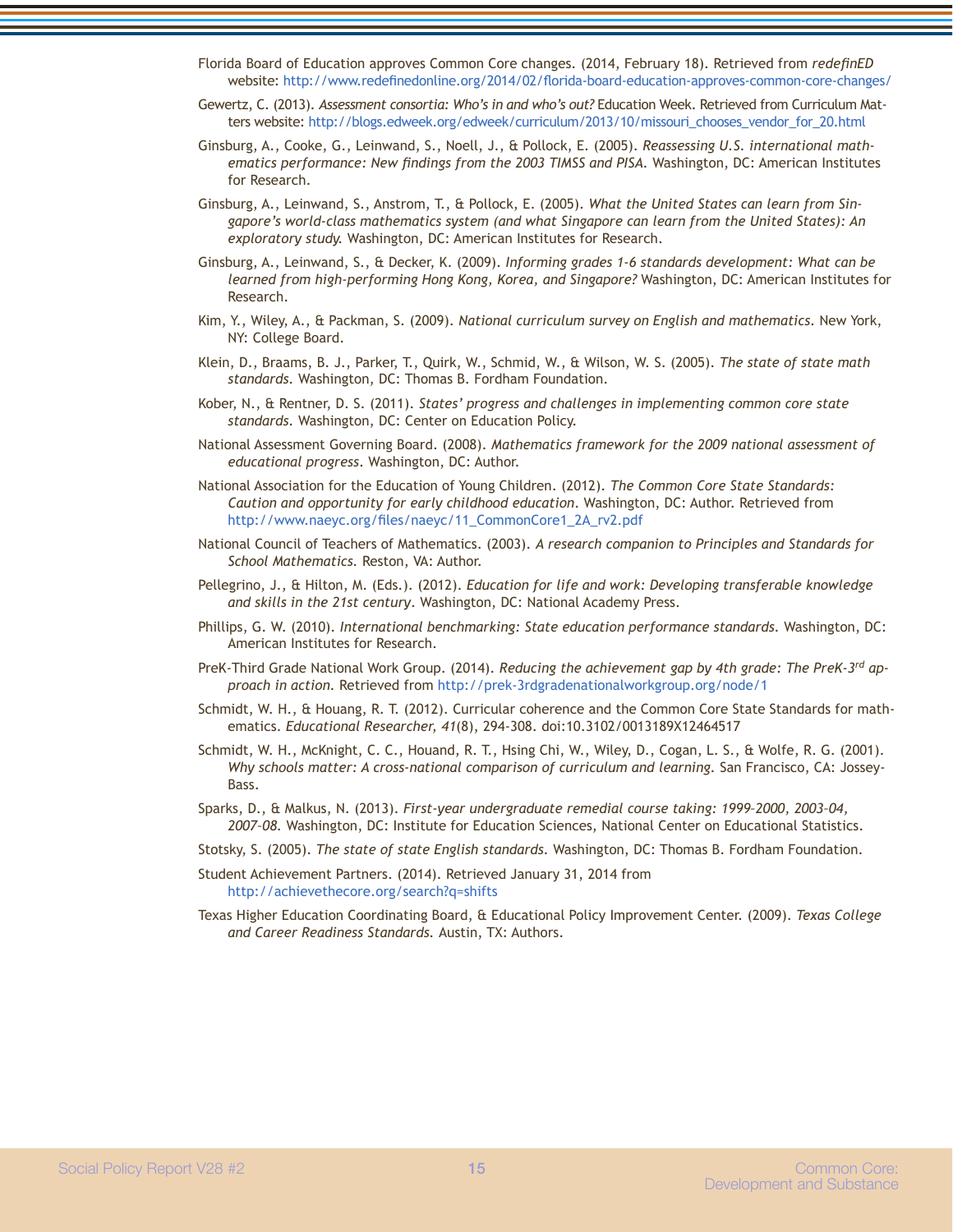# **Commentary**

# Tracking Common Core Implementation in California

**Andrea Venzia California State University Sacramento**

s with<br>form<br>is o'm s with most education reform initiatives, politics is overtaking the Com mon Core in many states. Given the current backlash

against the Common Core in many states, Conley's article provides an important reminder that the Common Core is not an ideologically driven effort, nor is it the driving force behind teacher evaluation and over-testing–two hot-button issues that are conflated with the Common Core. It is also very timely to be reminded of the evidence and process utilized in the development of the Common Core. In addition, the article provides useful examples of practice-based changes that practitioners could implement in their own classrooms. It is clear from a couple of decades' worth of experimentation with content and performance standards that standards alone are not the silver bullet to raise student achievement. The most important issue is whether the standards help provide a useful frame for, and spark the capacity to support, high-level and equitable learning. This commentary provides some examples of how California is, so far, avoiding

some of the divisive issues confronting other states.

California is an example of a state with policy leaders who are trying to create a logical, sustainable, progression of change, along with an infusion of funding to support local efforts. California has not tied teacher evaluations to the new Common Core-aligned assessments, and we received a waiver from the state's NCLB-era assessments during this field testing year. Those two differences seemed to relieve a lot of pressure on our education system, and the state has allowed for a no-stakes phase of initial implementation and learning. The focus on accountability is not punitive in California, and there is much conversation about how to use formative information and multiple indicators (or data points) to inform teaching and learning during the academic year (as opposed to relying solely on end-of-year test scores). Also, the state provided \$1.25 billion to districts during the 2013–2014 academic year to support the implementation of the Common Core, with another \$450 million approved for K-12 schools and community colleges in the 2014–15 budget.

In addition to Common Core standards in English language arts and math, California has adopted new English language development standards and Next Generation Science Standards. The new Local Control Funding Formula–a radical change to the state's school finance model–moved control from the state to the local level, provides a base amount for each district and restores funding to the 2007-8 level (prerecession cuts), requires parent and community engagement in decisionmaking, and increases funding to target supports to improve academic achievement of traditionally underserved students. Implementation research focused on studying these massive changes is sprouting up around the state, and the State Board of Education is a supportive state entity in terms of learning from research and looking for potential course corrections.

In the area of postsecondary readiness and success, California has become known for its Early Assessment Program (EAP) in which, for participating districts, scores on the state's 11<sup>th</sup> grade assessment are used as a signal to students about their readiness for credit-bearing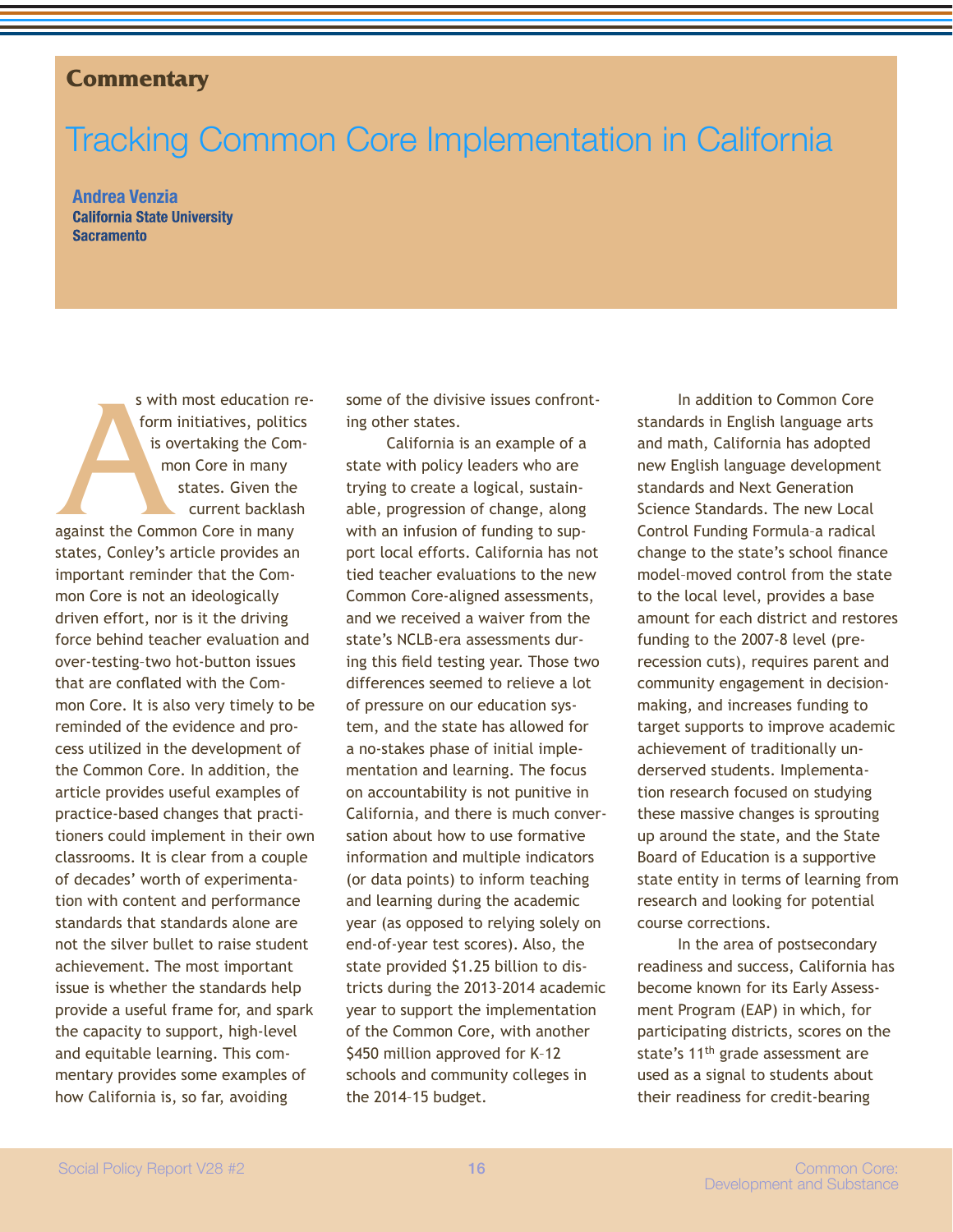English and math courses in the states' community colleges and California State University system. Based on that assessment, if students are not ready for college-level work, high school seniors can enroll in an English class that is aligned with postsecondary readiness expectations, and/or use online preparatory materials to improve readiness in math. Current plans are for the Smarter Balanced 11<sup>th</sup> grade assessment to become the assessment used in the EAP, meaning that districts will not have to select into the program; instead, all 11<sup>th</sup> graders will be in the EAP next year. With this increase in testing population, it is expected that a larger number of seniors will require college readiness courses than in previous years, yet it is clear that schools do not have the capacity to serve the increased numbers. It is not clear that there is the capacity to provide the kinds of opportunities for teacher learning necessary to

develop new curricula at the scale that will probably be needed. Capacity is further questionable given that students do not receive their scores until August before their senior year. Schools cannot change the kinds of courses and the numbers of sections at that late date. From a glass half-full perspective, this allows for a window of opportunity to re-think how, why, and what we offer to high school seniors to ensure that a larger proportion of students graduates from high school ready to succeed in their next pursuit.

Even though California seems to be avoiding some of the Common Core-related controversies so far, it is still a very challenging reform with lots of questions that California will have to address. For example–What kinds of professional learning opportunities catalyze improved teaching and learning in schools? Can the constant flux and churn in education settle down enough to give Common

Core a chance to work as intended? How will the new standards affect how English Language Learners and students with disabilities are served? Will the assessments have predictive validity with regard to college and career readiness? Will postsecondary institutions use assessment data to provide diagnostic information to students to help improve their readiness? Will the senior year of high school be transformed to cultivate improved readiness for life after high school (as opposed to current opportunities for "senioritis")? How will students' socio-emotional growth be supported? Even though California's policymakers are working hard to lay a strong foundation, the list of uncertainties is quite long. The promise of the Common Core is monumental, but the success depends on our systems' abilities to implement effectively, learn from mistakes and create constructive course corrections, support educators, and keep students front and center.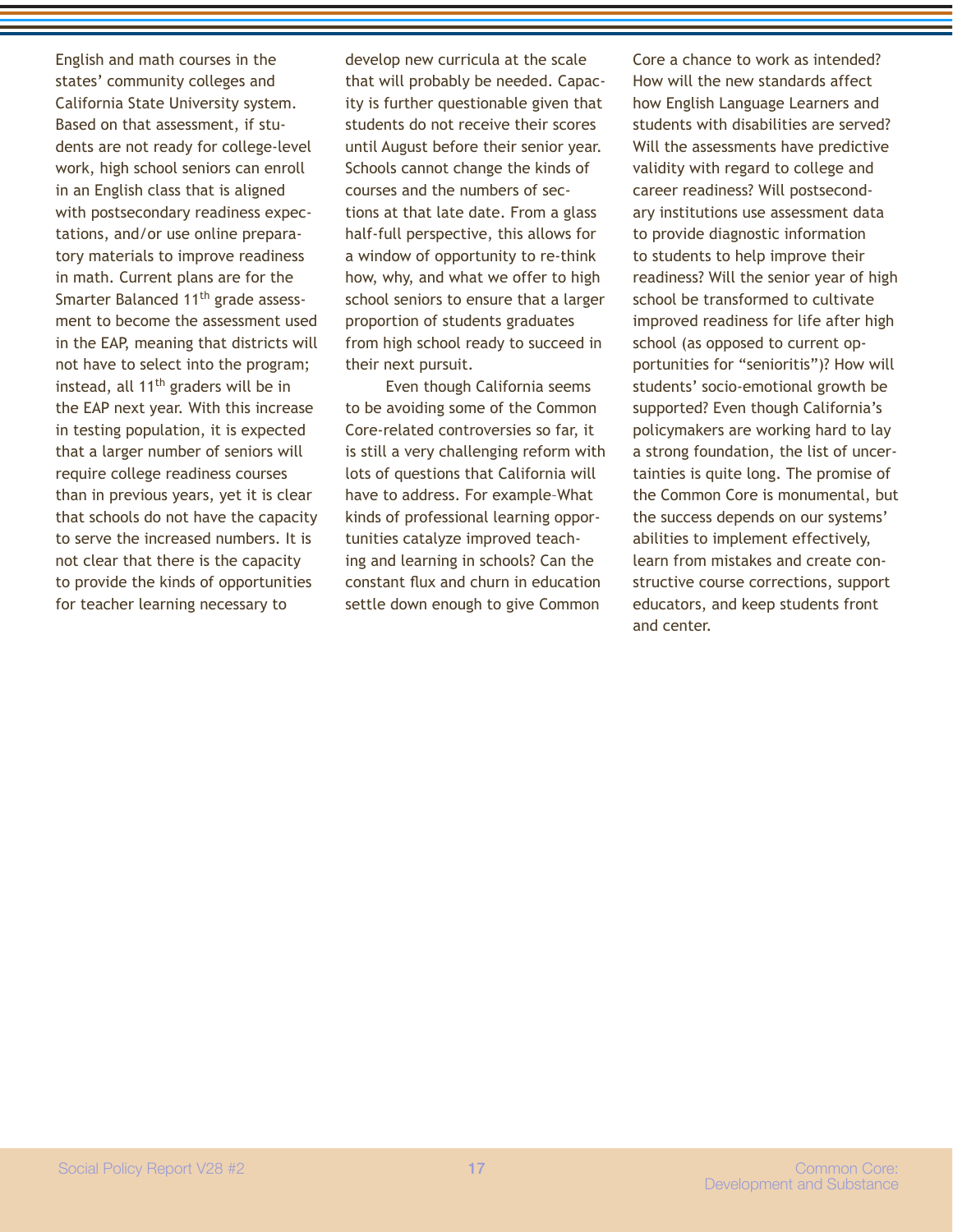# **Commentary**

# Common Core for All— Reaching the Potential for Students with Disabilities

**Martha L. Thurlow University of Minnesota**

the future of he development and substance of the Common Core State Standards, as described by David Conley, provide a picture of hope for the future of the college and ca-

reer readiness of students across the United States. Certainly there are implementation challenges, as Conley notes, including the need for extensive professional development, new assessment approaches, postsecondary education changes, clarification of learning progressions, and student aspiration and engagement improvements. With these challenges addressed, the outcome is likely to be, as Conley suggests, "greater student ownership of learning and more cognitive processing of content by students, who will need to be able to use and apply what they are learning, not just repeat it" (p. 12).

The impetus for the Common Core, and the development process itself, sought to ensure that the standards were appropriate for all students in the U.S. (see "Application to Students with Disabilities" at www.corestadards.org). Still, there remain greater challenges for educators implementing the Common Core for students with disabilities who have Individualized Education Programs (IEPs). These are students who receive special education services through the Individuals with Disabilities Education Act (IDEA). The additional challenges, beyond those that Conley has identified, need to be recognized and addressed.

There are several reasons for the greater challenges surrounding the realization of the potential of the Common Core for students with disabilities. The challenges for students with disabilities are related, in part, to the diversity in the characteristics of students who receive special education services. Another part is due, I believe, to the continued silos that exist throughout the education system and the tendency to excuse the education system from ensuring that students with disabilities have access to the requirements that accompany expectations for their success. Although the challenges noted by Conley apply as well to students with disabilities, the additional challenges that exist for these students require careful consideration not only in terms of implementation, but also in terms of policy development.

# **Characteristics of Students with Disabilities**

Most students with disabilities (approximately 85% or more) have disabilities that may create barriers to their learning but do not prevent them from learning to the same standards as other students, **if** they receive appropriate supports and accommodations (Camara & Quenemoen, 2012; Thurlow, 2010). Some students with disabilities (approximately 15% or less) have significant cognitive disabilities that make it appropriate to hold them to different achievement standards (not different content standards) (Kleinert, Kearns, Quenemoen, & Thurlow, 2013; Quenemoen, 2008). Although most students with disabilities receive most of their instruction in the general education classroom (see www.ideadata.org), this does not necessarily mean that they have equal access to that curriculum and the standards on which that curriculum is based (Nolet & McLaughlin, 2005).

# **Additional Common Core Implementation Challenges for Students with Disabilities**

Studies have shown that for students with disabilities to have meaningful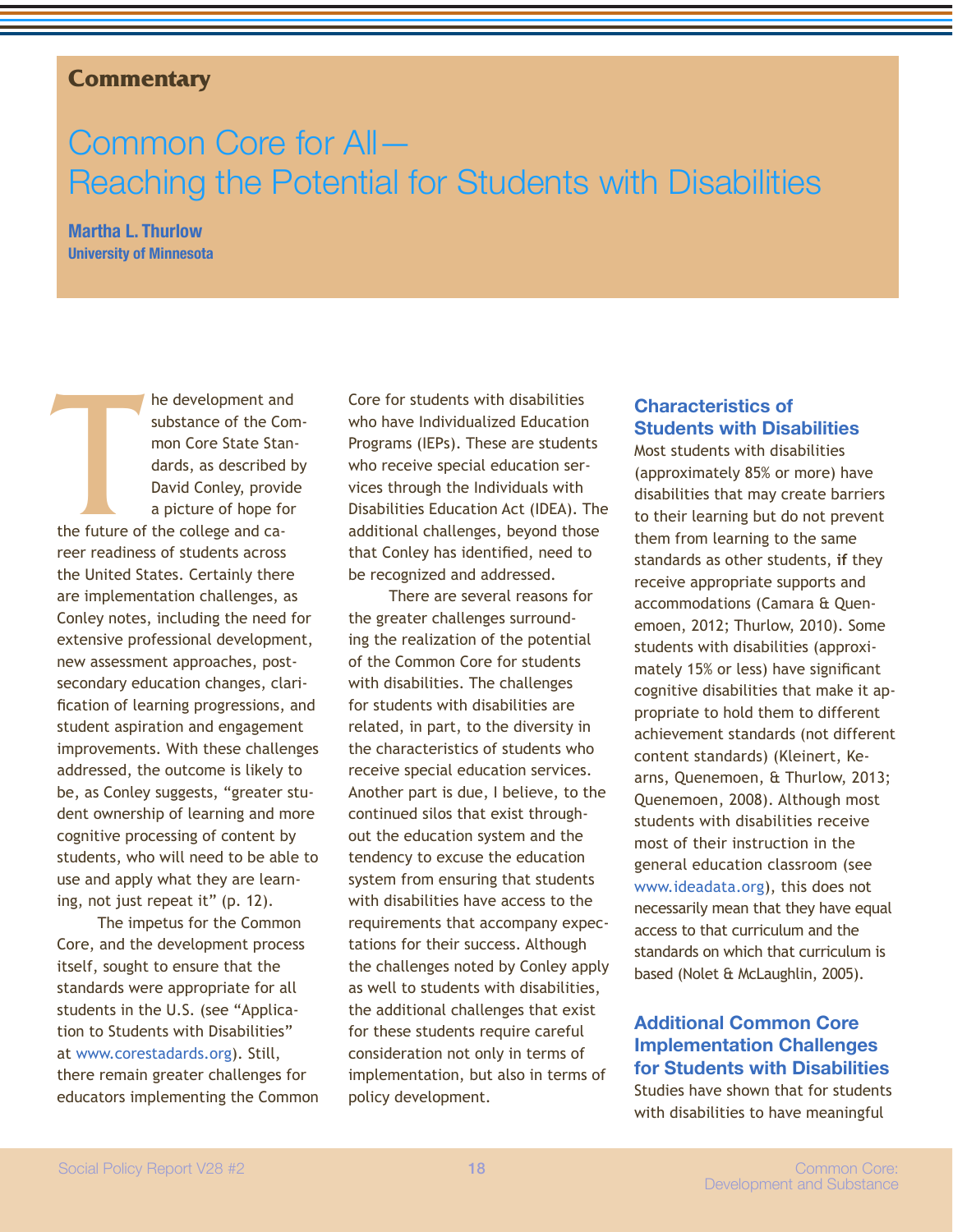access to the curriculum and to be successful in each grade as they move toward graduation, there needs to be a focused district-wide commitment to their success (Cortiella & Burnette, 2009; Donahue Institute, 2004; Louis, Leithwood, Wahlstrom, & Anderson, 2010; Telfer, 2012). The Common Core helps to ensure that there is a consistent focus on the knowledge and skills that students need to attain in each grade level, and that there is an appropriate progression across grades so that critical skills are not ignored. The Common Core can also help to ensure that parents and students know what is expected for students with disabilities to be college and career ready.

Still, it may be more difficult to realize the promise of the Common Core for students with disabilities than it is for other students, even those who are English language learners (Hakuta & Santos, 2013; Lee, Quinn, & Valdes, 2013). Among the greatest challenges that face students in special education are low expectations (Jorgensen, 2005) and lack of access to the curriculum (Thurlow, 2012). Math educators, for example, perceive themselves to not be well prepared to teach students with disabilities (Banilower, Smith, Weiss, Malzahn, Campbell, & Weiss, 2013). Access to the curriculum challenges are exacerbated further by the continued exclusion of special educators from the professional development experiences of other educators, as well as by misunderstandings about the purpose and application of accommodations and other supports for students with disabilities (Bolt & Roach, 2009; Laitusis & Cook, 2007). Still, there is important work being done to ensure access (Courtade & Browder, 2011; Haager & Vaughn, 2013).

# **Policy Challenges for Students with Disabilities and the Common Core**

Less attention has been given to some of the policies that might interfere with access to and progress in the Common Core for students with disabilities. For example, IEPs that are designed to ensure access to the standards are not consistently implemented across the U.S. Although required by federal regulation for those students participating in an alternate assessment based on modified achievement standards (AA-MAS), the policy was never required to be applied to all students with disabilities. With the apparent rescinding of the AA-MAS, standardsbased IEPs may disappear from practice (see "Successfully Transitioning Away from the AA-MAS" at www.nceo.info).

Policies about promotion from grade to grade and for graduation also put students with disabilities at risk for not being held to high standards such as those represented by the Common Core (Achieve and Education Trust, 2008). Requiring all but students with disabilities to meet the same criteria for graduation with a regular high school diploma "effectively allows too many students with disabilities the opportunity to graduate without the preparation they need for life after high school" (Thurlow & Johnson, 2013, p. 1).

Conley has confirmed the thought and care behind the development of the Common Core, and the challenges that remain for their implementation. Attention to these, and to the additional challenges for ensuring that the potential benefits of the Common Core are realized for students with disabilities, is something that cannot be ignored.

# **References**

- Achieve and Education Trust. (2008). *Measures that matter: Making college and career readiness the mission for high schools: A guide for state policymakers.* Washington, DC: Achieve, The Education Trust. Available at http://www.edtrust.org/dc/ press-room/press-release/measuresthat-matter-making-college-andcareer-readiness-the-mission-for
- "Application to students with disabilities." (n.d.). Available at www.corestandards.org/assets/application-tostudents-with-disabilities.pdf
- Banilower, E. R., Smith, P. S., Weiss, I. R., Malzahn, K. A., Campbell, K. M., & Weiss, A. M. (2013). *Report of the 2012 national survey of science and mathematics education.* Chapel Hill, NC: Horizon Research, Inc.
- Bolt, S., & Roach, A. T. (2009). *Inclusive assessment and accountability: A guide to accommodations for students with diverse needs.* New York, NY: Guilford Press.
- Camara, W., & Quenemoen, R. (2012). *Defining and measuring college and career readiness and informing the development of performance level descriptors (PLDs)*. Washington, DC: Partnership for Assessment of Readiness for College and Careers. Available at: http://www.parcconline. org/new-white-papers-available
- Cortiella, C., & Burnette, J. (2009). *Challenging change: How schools and districts are improving the performance of special education students.* New York, NY: National Center for Learning Disabilities.
- Courtade, G., & Browder, D. M. (2011). *Aligning IEPs to the Common Core State Standards for students with moderate and severe disabilities.*  Verona, WI: Attainment Company.
- Donahue Institute. (2004). *A study of MCAS achievement and promising practices in urban special education: Data analysis and site selection methodology*. Amherst: University of Massachusetts.
- Haager, D., & Vaughn, S. (2013). Common core state standards and students with learning disabilities: Introduction to the special issue. *Learning Disabilities Research & Practice, 8*(1), 1–4. doi:10.1111/ldrp.12005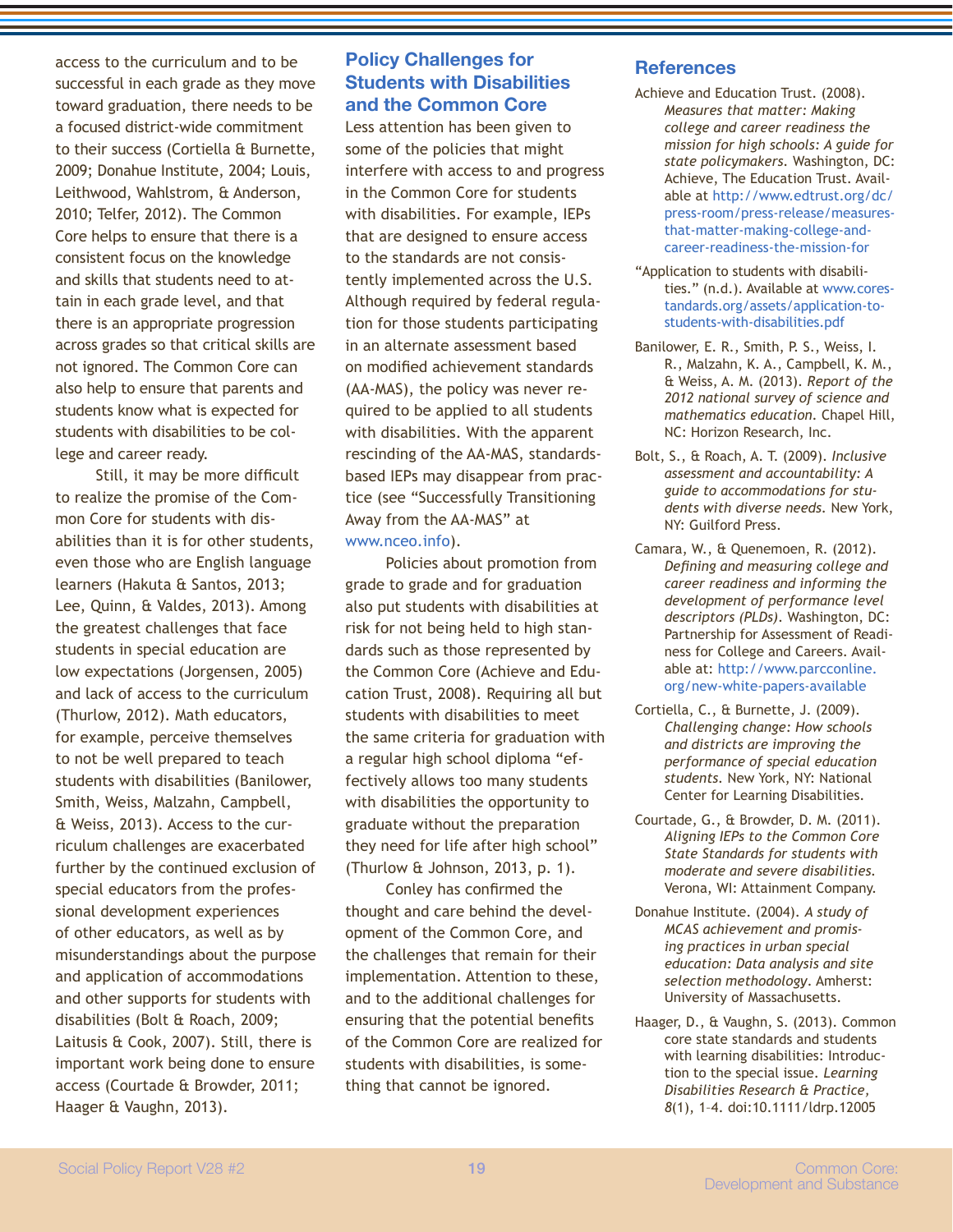- Hakuta, K., & Santos, M. (2013). Challenges and opportunities for language learning in the context of the CCSS and the NGSS. *Journal of Adolescent & Adult Literacy, 56*(6), 451-454. doi:10.1002/JAAL.164
- Jorgensen, C. (2005). The least dangerous assumption: A challenge to create a new paradigm. *Disability Solutions, 6*(3), 1, 5-9, 15.
- Laitusis, C. C., & Cook, L. L. (2007). *Large-scale assessment and accommodations: What works?* Arlington, VA: Council for Exceptional Children.
- Lee, O., Quinn, H., & Valdes, G. (2013). Science and language for English language learners in relation to next generation science standards and with implications for Common Core State Standards for English language arts and mathematics. *Educational Researcher, 42*(4), 223-233. doi:10.3102/0013189X13480524
- Louis, K. S., Leithwood, K., Wahlstrom, K. L., & Anderson, S. E. (2010). *Investigating the links to improved student learning: Final report of research findings.* Minneapolis: University of Minnesota.
- Kleinert, H., Kearns, J., Quenemoen, R., & Thurlow, M. (2013). *Alternate assessments based on Common Core State Standards: How do they relate to College and Career Readiness?*  (NCSC GSEG Policy Paper)*.* Minneapolis: University of Minnesota, National Center and State Collaborative.
- Nolet, V., & McLaughlin, M. J. (2005). *Accessing the general curriculum: Including students with disabilities in standards-based reform* (2nd ed.). Thousand Oaks, CA: Corwin Press.
- Quenemoen, R. (2008). *A brief history of alternate assessments based on alternate achievement standards* (Synthesis Report 68). Minneapolis: University of Minnesota, National Center on Educational Outcomes.
- "Successfully transitioning away from the 2% assessment." (2014). Available at www.nceo.info/AAMAStransition/ default.html
- Telfer, D. M. (2012). *A synthesis of lessons learned: How districts used assessment and accountability to increase performance for students with disabilities as part of districtwide improvement.* Minneapolis: University of Minnesota, National Center on Educational Outcomes.
- Thurlow, M. L. (2010, April). *ESEA reauthorization: Standards and assessments* (Oral Testimony). United States Senate, Health, Education, Labor and Pensions Committee (HELP), Washington, DC.
- Thurlow, M. L. (2012). Common Core State Standards: The promise and the peril for students with disabilities. *The Special Edge, 25*(3), 1, 6-8.
- Thurlow, M., & Johnson, D. (2013). *Graduation requirements for students with disabilities: Ensuring meaningful diplomas for all students.*  Washington, DC: Achieve.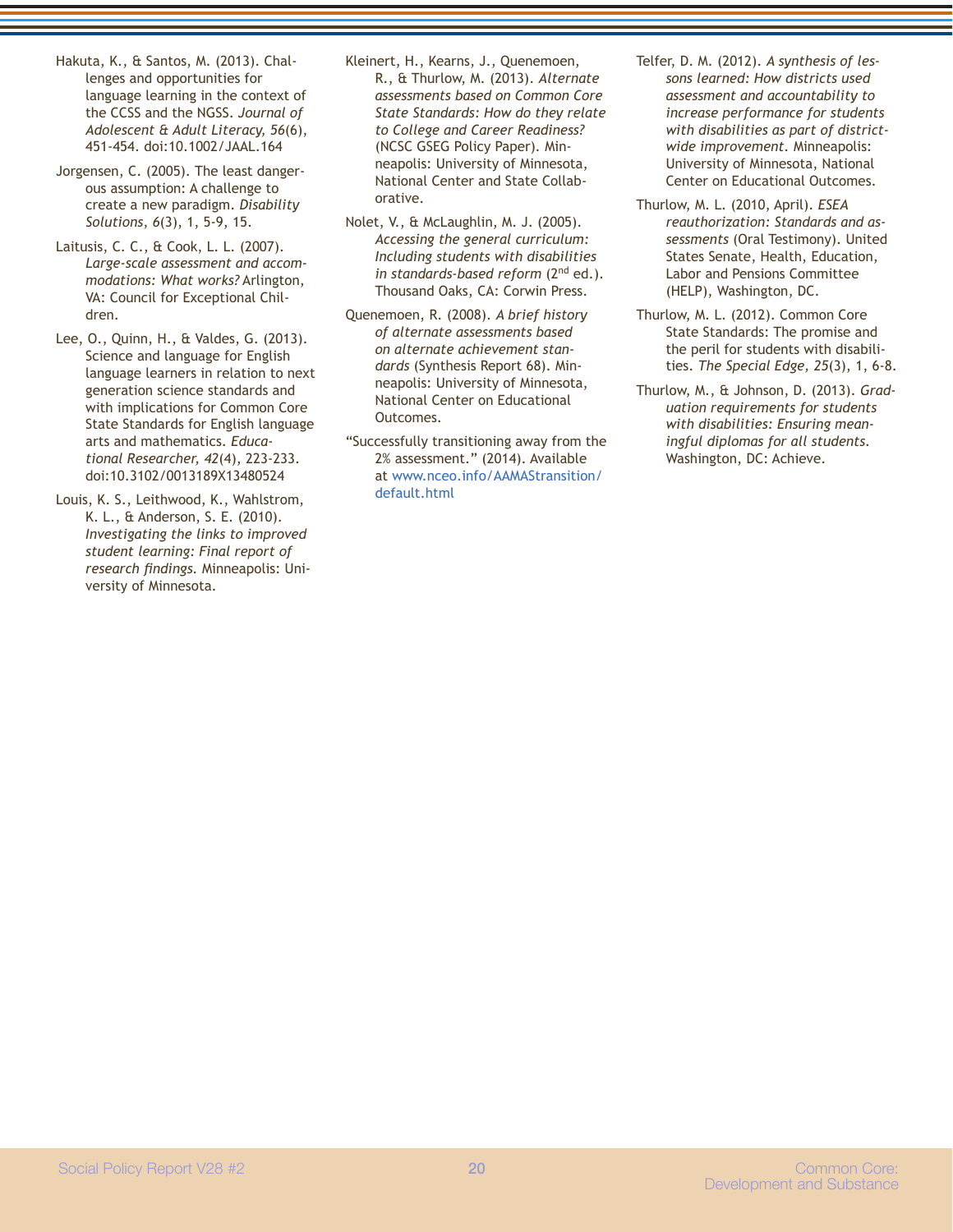# **About the Authors**

**David Conley** is Professor in the College of Education and Director of the Center for Educational Policy Research at the University of Oregon. He also serves as CEO of EPIC, the Educational Policy Improvement Center, and President of EdImagine Strategy Group. He conducts research on high school-college alignment and transition, high school and college course content analysis, and large-scale diagnosis and assessment of college readiness. His findings have been published in numerous technical reports, conference papers, book chapters, and journals, such as *Education Week, Educational Administration Quarterly, Educational Policy, the Journal of College Admission, Principal Leadership,* and *Educational Leadership.* His latest book is entitled *Getting Ready for College, Careers, and the Common Core.* Dr. Conley serves on numerous technical and advisory panels. He co-chaired the Common Core State Standards Validation Committee and is a member of the Smarter Balanced Technical Advisory Committee. He received the University of Oregon Fund for Faculty Excellence Award in 2012 and its Innovation in Research Award in 2008 for his impact in the field.

**Martha Thurlow** is Director of the National Center on Educational Outcomes at the University of Minnesota. In this position, she addresses the implications of contemporary U.S. policy and practice for students with disabilities and English Language Learners, including state and local graduation requirements, national and statewide assessment policies and practices, and standards-setting efforts. With a career that has spanned 40 years, Dr. Thurlow has a broad range of experience and expertise on policy and practice issues that affect students with disabilities and those who are English learners. During the past decade, Dr. Thurlow has been the principal investigator on more than 20 federal or state projects that have focused on students with special needs in state and national policies and in large-scale accountability assessments, including graduation exams. Particular emphasis has been given to how to obtain valid, reliable, and comparable measures of the knowledge and skills of these students while at the same time ensuring that

the assessments are truly measuring their knowledge and skills rather than their disabilities or limited language when these are not the focus of the assessment. Studies have covered a range of topics, including participation decision making, accommodations, universal design, accessible reading assessments, computer-based testing, graduation exams, and alternate assessments.

**Andrea Venezia** is Associate Professor in the Public Policy and Administration Department and Associate Director of the Institute for Higher Education Leadership & Policy at California State University, Sacramento. Her work focuses on improving student readiness for, and success in, some form of postsecondary education, particularly for students who are traditionally underserved. Before she joined Sacramento State, Venezia worked at WestEd and oversaw a line of work focused on such issues as high school reform, state and federal policy with regard to college and career readiness, and community college readiness and success. Prior to joining WestEd, Venezia was Senior Policy Analyst at the National Center for Public Policy and Higher Education. Before that, she directed Stanford University's Bridge Project, the first large-scale national study that documented state policy barriers inhibiting student progression from high school to college. She has authored, co-authored, and co-edited numerous reports, chapters, articles, and books, including *Supporting the College Dream* (forthcoming), *Minding the Gap: Why Integrating High School with College Makes Sense and How to Do It* (2007), and *From High School to College*  (2004). She received a BA in English from Pomona College, an MA in administration and policy analysis in higher education from Stanford University, and a PhD in public policy from the Lyndon B. Johnson School of Public Affairs at the University of Texas at Austin.